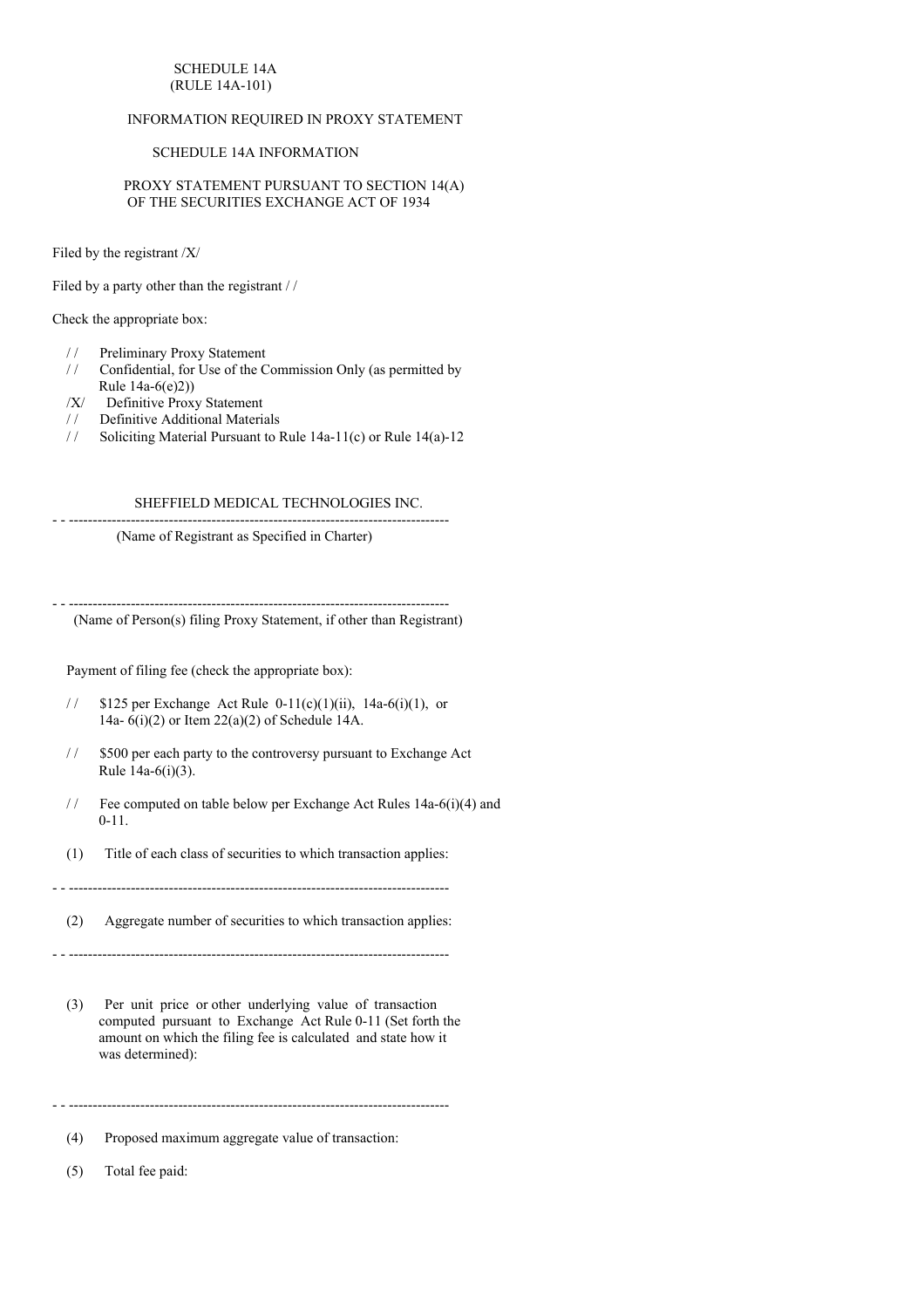/ / Check box if any part of the fee is offset as provided by Exchange Act Rule 0-11(a)(2) and identify the filing for which the offsetting fee was paid previously. Identify the previous filing by registration statement number, or the form or schedule and the date of its filing.

(1) Amount Previously Paid:

- - --------------------------------------------------------------------------------

(2) Form, Schedule or Registration Statement no.:

- - --------------------------------------------------------------------------------

(3) Filing Party:

- - --------------------------------------------------------------------------------

(4) Date Filed:

-2-

------------------------

SHEFFIELD MEDICAL TECHNOLOGIES INC. 30 ROCKEFELLER PLAZA, SUITE 4515 NEW YORK, NEW YORK 10112

NOTICE OF ANNUAL MEETING OF STOCKHOLDERS JUNE 20, 1996 ----------------------

To the Stockholders of SHEFFIELD MEDICAL TECHNOLOGIES INC.:

NOTICE IS HEREBY GIVEN that the Annual Meeting of Stockholders of SHEFFIELD MEDICAL TECHNOLOGIES INC., a Delaware corporation (the "Company"), will be held at The Drake Swiss Hotel, 440 Park Avenue, New York, New York 10022, on Thursday, June 20, 1996 at 10:00 a.m., local time, for the following purposes:

- 1. To elect five (5) members of the Board of Directors;
- 2. To approve the 1996 Directors Stock Option Plan;
- 3. To approve an amendment to the Company's 1993 Stock Option Plan to increase the number of shares of the Company's Common Stock available for issuance thereunder;
- 4. To approve an amendment to the Company's Certificate of Incorporation to increase the number of authorized shares of the Company's Common Stock;
- 5. To ratify the appointment of Ernst & Young LLP as independent auditors of the Company for the fiscal year ending December 31, 1996; and
- 6. To transact such other business as may properly come before the Annual Meeting or any adjournment thereof.

Only stockholders of record at the close of business on May 13, 1996 are entitled to notice of, and to vote at, the Annual Meeting.

By Order of the Board of Directors

GEORGE LOMBARDI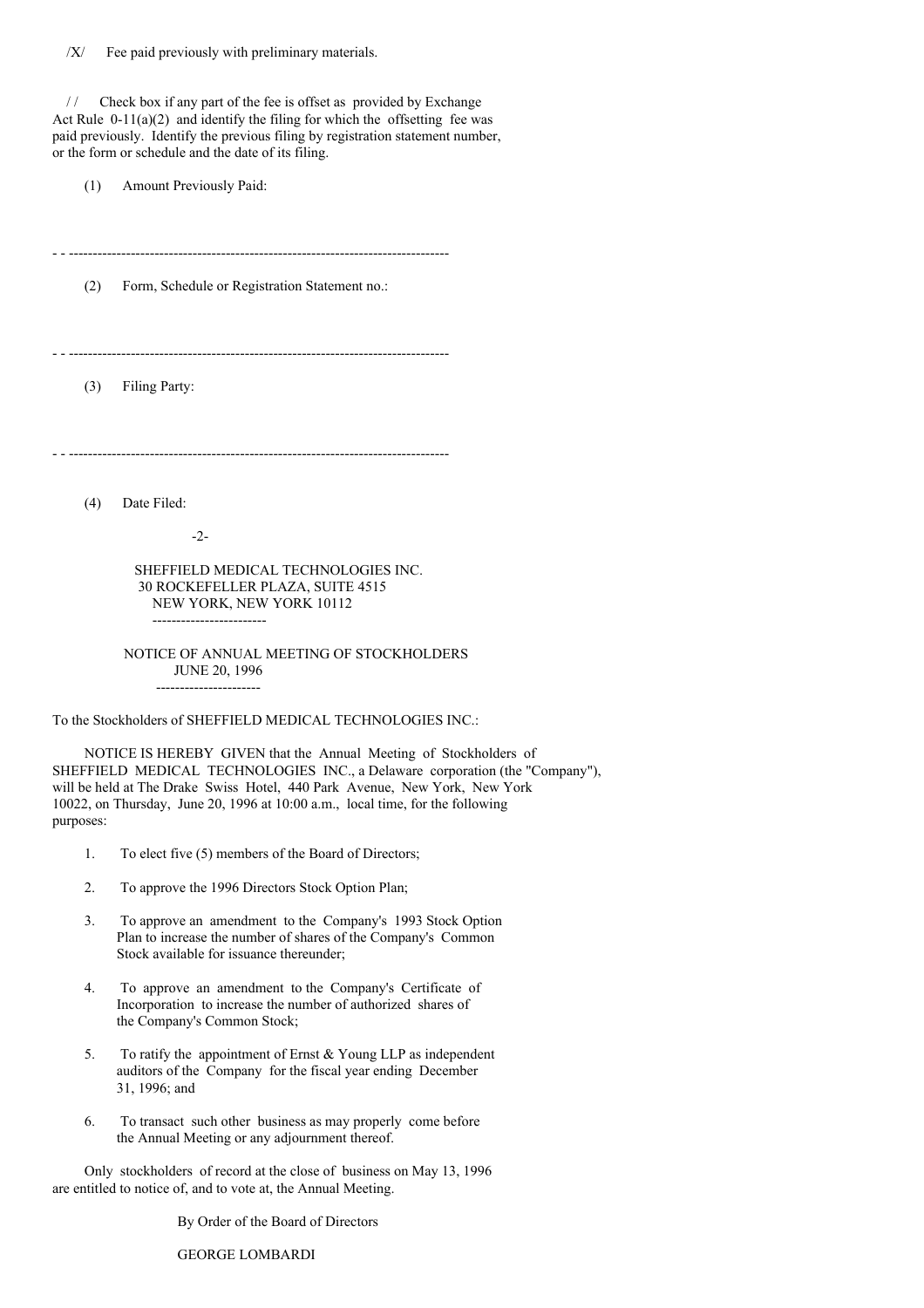Dated: New York, New York May 21, 1996

> WHETHER OR NOT YOU EXPECT TO BE PRESENT AT THE ANNUAL MEETING YOU ARE URGED TO FILL IN, DATE, SIGN AND RETURN THE ENCLOSED PROXY IN THE ENVELOPE THAT IS PROVIDED, WHICH REQUIRES NO POSTAGE IF MAILED IN THE UNITED STATES. SHEFFIELD MEDICAL TECHNOLOGIES INC. 30 ROCKEFELLER PLAZA, SUITE 4515 NEW YORK, NEW YORK 10112

 $-$ 

PROXY STATEMENT FOR ANNUAL MEETING OF STOCKHOLDERS JUNE 20, 1996 -------------------------

**INTRODUCTION** 

This Proxy Statement is furnished to the stockholders of SHEFFIELD MEDICAL TECHNOLOGIES INC., a Delaware corporation (the "Company"), in connection with the solicitation by the Board of Directors of the Company of Proxies for the Annual Meeting of Stockholders to be held at The Drake Swiss Hotel, 440 Park Avenue, New York, New York 10022, on Thursday, June 20, 1996 at 10:00 a.m., local time, or at any adjournments thereof. The approximate date on which this Proxy Statement and the accompanying Proxy will be first sent or given to stockholders is May 21, 1996.

## RECORD DATE AND VOTING SECURITIES

The voting securities of the Company outstanding on May 13, 1996 consisted of 11,086,397 shares of Common Stock, \$.01 par value (the "Common Stock"), entitling the holders thereof to one vote per share. Only stockholders of record as at that date are entitled to notice of and to vote at the Annual Meeting or any adjournments thereof. A majority of the outstanding shares of Common Stock present in person or by proxy is required for a quorum.

## PROXIES AND VOTING RIGHTS

Shares of Common Stock represented by Proxies, in the accompanying form of Proxy, which are properly executed, duly returned and not revoked, will be voted in accordance with the instructions contained therein. If no specification is indicated on the Proxy, the shares represented thereby will be voted (i) for the election as directors of the persons who have been nominated by the Board of Directors, (ii) to approve the Company's 1996 Directors Stock Option Plan (the "1996 Directors Plan"), (iii) to approve an amendment to the Company's 1993 Stock Option Plan (the "1993 Stock Option Plan") to increase the number of shares of Common Stock available for issuance thereunder from 500,000 shares to 1,000,000 shares, (iv) to approve an amendment to the Company's Certificate of Incorporation to increase the number of authorized shares of Common Stock from twenty million  $(20,000,000)$  shares to thirty million  $(30,000,000)$  shares,  $(v)$  to ratify the appointment of Ernst & Young LLP as independent auditors of the Company for the fiscal year ending December 31, 1996 and (vi) for any other matter that may properly come before the Annual Meeting in accordance with the judgment of the person or persons voting the Proxy.

The execution of a Proxy will in no way affect a stockholder's right to attend the Annual Meeting and vote in person. Any Proxy executed and returned by a stockholder may be revoked at any time thereafter if written notice of revocation is given to the Secretary of the Company prior to the vote to be taken at the Annual Meeting or by execution of a subsequent Proxy which is presented to the Annual Meeting, or if the stockholder attends the Annual Meeting and votes by ballot, except as to any matter or matters upon which a vote shall have been cast pursuant to the authority conferred by such Proxy prior to such revocation. Broker "non-votes" and the shares of Common Stock as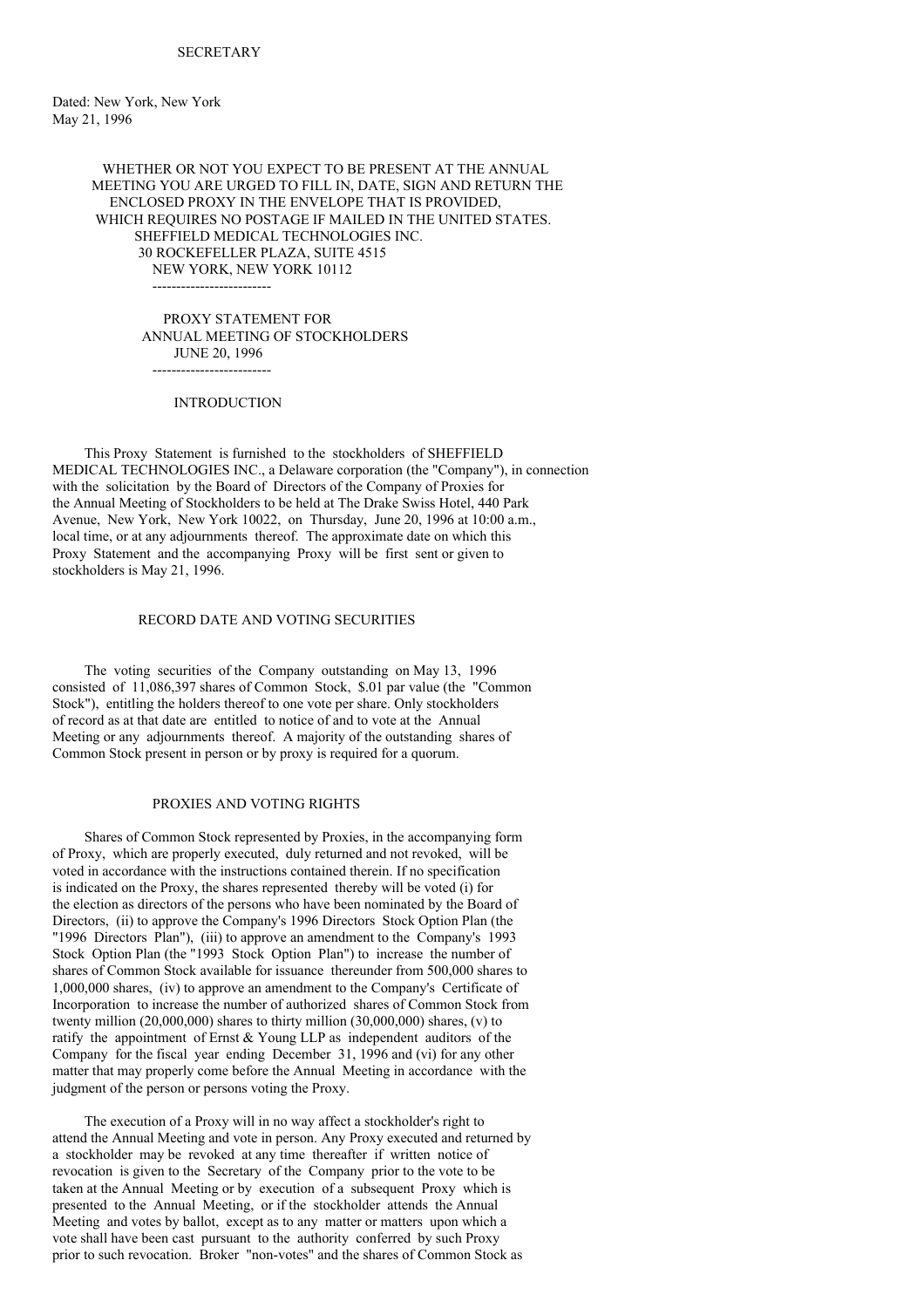to which a stockholder abstains are included for purposes of determining the presence or absence of a quorum at the Annual Meeting. A broker "non-vote" occurs when a nominee holding shares for a beneficial owner does not vote on a particular proposal because the nominee does not have discretionary voting power with respect to that item and has not received instructions from the beneficial owner. Broker "non-votes" are not included in the tabulation of the voting results on the election of directors or issues requiring approval of the majority of the votes present and, therefore, do not have the effect of votes in opposition in such tabulations. An abstention from voting on a matter

or a Proxy instructing that a vote be withheld has the same effect as a vote against a matter since it is one less vote for approval.

All expenses in connection with this solicitation will be borne by the Company. It is expected that solicitations will be made primarily by mail, but regular employees or representatives of the Company may also solicit Proxies by telephone, telegraph or in person, without additional compensation. In addition, the Company has engaged MacKenzie Partners, Inc., a proxy solicitation firm, to assist in the solicitation of Proxies and will pay such firm a fee, estimated at \$1,500, plus reimbursement of reasonable out-of-pocket expenses. The Company will, upon request, reimburse brokerage houses and persons holding shares in the names of their nominees for their reasonable expenses in sending solicitation material to their principals.

## SECURITY OWNERSHIP

The following table sets forth information concerning ownership of the Company's Common Stock, as at May 13, 1996, by (i) each director and nominee for director, (ii) each executive officer, (iii) all directors and executive officers as a group and (iv) each person known to the Company to be the beneficial owner of more than five percent of the Common Stock. <TABLE>

<CAPTION>

|            |                                                                    | <b>SHARES</b><br><b>BENEFICIALLY</b> |            |                     | PERCENT OF<br><b>OUTSTANDING</b> |                 |
|------------|--------------------------------------------------------------------|--------------------------------------|------------|---------------------|----------------------------------|-----------------|
|            | <b>BENEFICIAL OWNER(1)</b>                                         |                                      |            | OWNED               |                                  | COMMON STOCK(2) |
|            |                                                                    |                                      |            |                     |                                  |                 |
| <s></s>    |                                                                    | <c></c>                              |            | $\langle C \rangle$ |                                  |                 |
|            |                                                                    |                                      | 802,500(3) |                     | $6.9\%$                          |                 |
|            |                                                                    |                                      | $-(-4)$    | $\ast$              |                                  |                 |
|            |                                                                    |                                      | 50,000(5)  |                     | $\ast$                           |                 |
|            |                                                                    |                                      | 280,000(6) |                     | $2.5\%$                          |                 |
|            |                                                                    |                                      | 37,500(7)  |                     | $\star$                          |                 |
|            |                                                                    |                                      | 50,000(8)  |                     | $\ast$                           |                 |
| $<$ TABLE> | All Directors, Director Nominees and Executive Officers as a Group |                                      | 1,220,000  | 10.2                |                                  |                 |
|            |                                                                    |                                      |            |                     |                                  |                 |

\* Less than 1%.

- (1) The persons named in the table, to the Company's knowledge, have sole voting and investment power with respect to all shares shown as beneficially owned by them, subject to community property laws where applicable and the information contained in the footnotes hereunder.
- (2) Calculations assume that all options and warrants held by each director, director nominee and executive officer and exercisable within 60 days after May 13, 1996 have been exercised.
- (3) Includes 510,000 shares of Common Stock issuable upon exercise of options and warrants exercisable within 60 days of May 13, 1996. Mr. Eger's address is c/o Sheffield Medical Technologies Inc., 30 Rockefeller Plaza, Suite 4515, New York, New York 10112.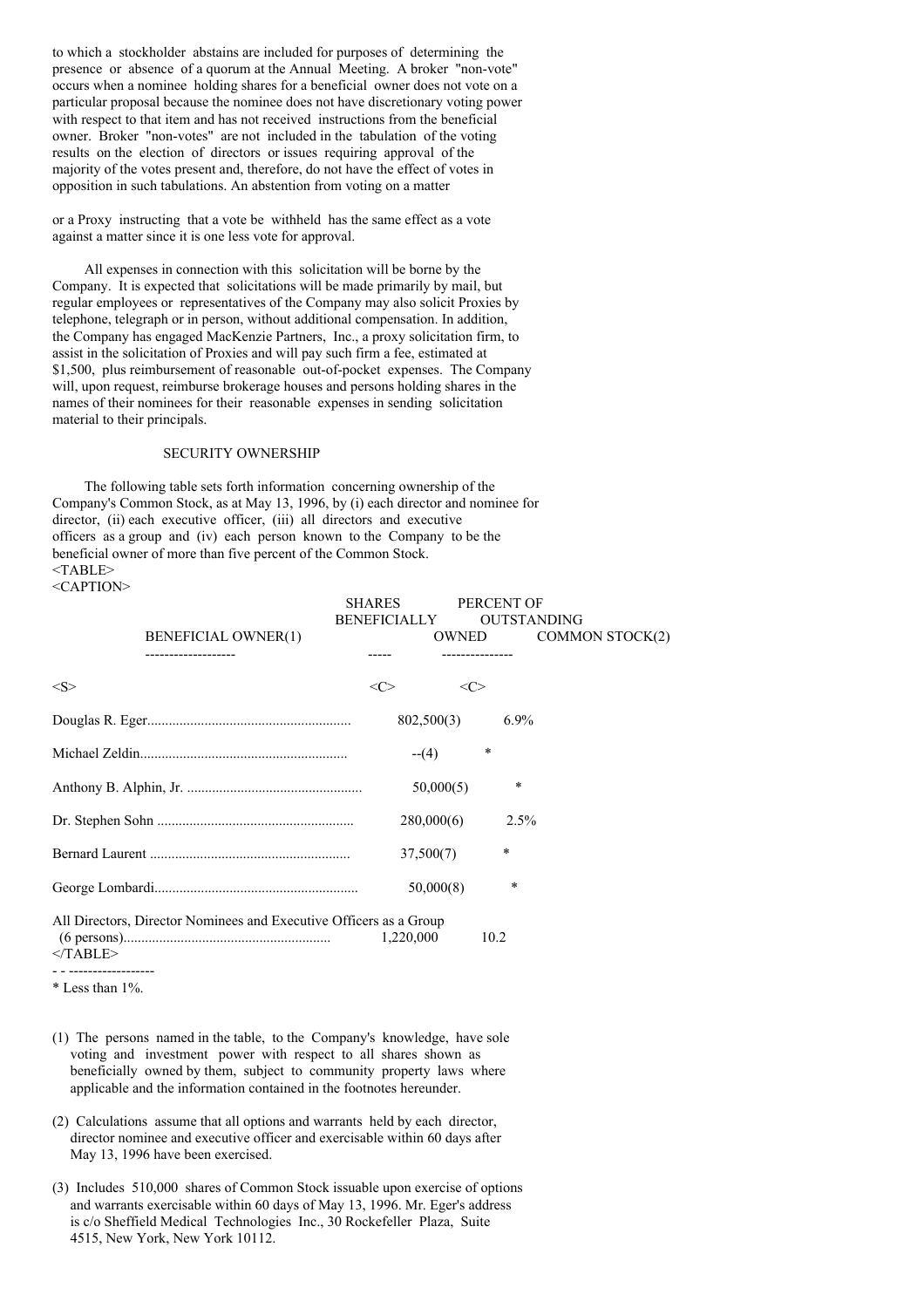(4) Mr. Zeldin's address is c/o Sheffield Medical Technologies Inc., 30 Rockefeller Plaza, Suite 4515, New York, New York 10112.

-2-

- (5) Represents 50,000 shares of Common Stock issuable upon exercise of options exercisable within 60 days of April 30, 1996. Mr. Alphin's address is 2692 Richmond Road, Lexington, Kentucky 40509.
- (6) Represents (i) 50,000 shares of Common Stock subject to options exercisable within 60 days of April 30, 1996, (ii) 200,000 shares of Common Stock subject to a warrant issued to SMT Investment Partnership, a Massachusetts limited partnership ("SMT"), and (iii) 30,000 shares of Common Stock subject to a warrant issued to The Fort Hill Group, Inc. ("Fort Hill"). Dr. Sohn is a general partner of SMT and a former officer of Fort Hill. Dr. Sohn disclaims beneficial ownership of (a) any shares of Common Stock that SMT has the right to acquire and (b) any shares that Fort Hill has the right to acquire (other than 10,000 shares issuable upon exercise of the above-mentioned warrant issued to Fort Hill that Dr. Sohn has the right to receive upon issuance). See "Certain Relationships and Related Transactions." Dr. Sohn's address is 170 Commonwealth Avenue, Boston, Massachusetts 02116.
- (7) Includes 12,500 shares of Common Stock subject to warrants exercisable within 60 days of May 13, 1996 held by Global Equities. Mr. Laurent is a director of Global Equities. Mr. Laurent disclaims beneficial ownership of any shares of Common Stock that Global Equities has the right to acquire. Mr. Laurent's address is 168 Sloan Street, London, England SW1X9QF.
- (8) Represents 50,000 shares of Common Stock issuable upon exercise of options exercisable within 60 days of May 13, 1996. Mr. Lombardi's address is c/o Sheffield Medical Technologies Inc., 30 Rockefeller Plaza, Suite 4515, New York, New York 10112.

---------------

### PROPOSAL NO. 1

## ELECTION OF DIRECTORS

Directors of the Company hold office until the next annual meeting of stockholders or until their successors are elected and qualified. Directors shall be elected by a plurality of the votes cast, in person or by proxy, at the Annual Meeting. If no contrary instructions are indicated, Proxies will be voted for the election of Douglas R. Eger, Michael Zeldin, Anthony B. Alphin, Jr., Dr. Stephen Sohn and Bernard Laurent, the five nominees of the Board of Directors. All of the nominees are currently directors of the Company. The Company does not expect that any of the nominees will be unavailable for election, but if that should occur before the Annual Meeting, the Proxies will be voted in favor of the remaining nominees and may also be voted for a substitute nominee or nominees selected by the Board of Directors.

#### THE BOARD OF DIRECTORS RECOMMENDS A VOTE FOR ELECTION OF EACH OF THE NOMINEES

#### -3- MANAGEMENT

#### DIRECTORS AND EXECUTIVE OFFICERS

The following table and paragraphs set forth information regarding each Director, Director nominee and executive officer of the Company:  $<$ TABLE> <CAPTION> NAME AGE DIRECTOR SINCE POSITION WITH COMPANY ---- --- -------------- ---------------------

| $\langle S \rangle$ |     | $\ll$    |                      |                                         |
|---------------------|-----|----------|----------------------|-----------------------------------------|
|                     | 35  |          | Officer and Director | November 1991 Chairman, Chief Executive |
|                     | -58 | May 1996 |                      | Chief Operating Officer,                |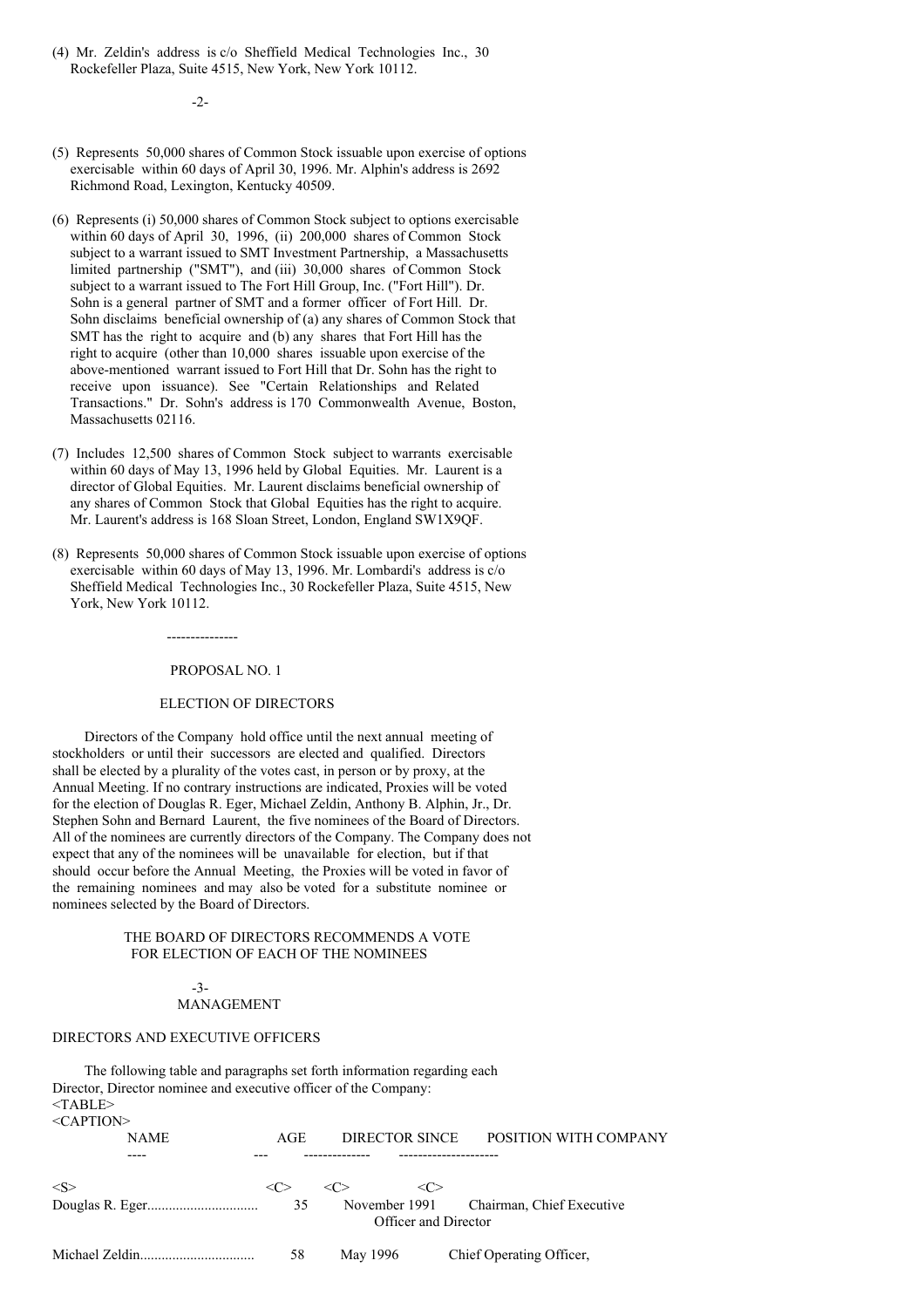### Executive Vice President-Corporate Development and **Director**

|            | 52 | and Secretary | Chief Financial Officer,<br>Vice President, Treasurer |
|------------|----|---------------|-------------------------------------------------------|
|            | 50 | November 1993 | Director                                              |
|            | 51 | January 1995  | Director                                              |
| $<$ TABLE> | 44 | May 1995      | Director                                              |

DOUGLAS R. EGER. Mr. Eger has been a Director of the Company since November 1991, served as President of the Company from March 1992 through June 1994 and has served as Chairman of the Company since June 1994. On February 13, 1995, Mr. Eger was elected Co-Chief Executive Officer of the Company and was elected Chief Executive Officer in February 1996. From 1987 to 1990, Mr. Eger was the owner of Eger Innovation Group, a privately held company engaged in a variety of technology development and venture capital activities. Mr. Eger was a founder of Eger Innovation Group, Inc. and a successor company, TechSource Development Corporation ("TechSource"), a company founded in 1990 to assist universities in the development and commercialization of promising scientific discoveries.

MICHAEL ZELDIN, PH.D. Mr. Zeldin has been the Chief Operating Officer and Executive Vice President - Corporate Development of the Company since March 1996. From 1989 to March 1996, Mr. Zeldin was President of Cambridge Biomedical Management, a management assistance firm specializing in the biomedical and pharmaceutical industries. From 1985 to 1989, Mr. Zeldin was President and Director of Research of Procept, Inc., a developer of immunotherapeutic technologies and products.

ANTHONY B. ALPHIN. Mr. Alphin has been a Director of the Company since November 1993. Mr. Alphin has been Chairman and Chief Executive Officer of Moneywatch Investments, Inc., a real estate investment and development company, since 1981. Mr. Alphin has been a director of Norcross  $\&$  Co., Inc., the managing underwriter of the Company's February 1993 public offering, since 1991.

 $-4-$ 

DR. STEPHEN SOHN. Dr. Sohn has been a Director of the Company since January 1995. Dr. Sohn has been on the plastic and reconstructive surgery staff of the Brigham & Women's Hospital since 1974. From 1974 to 1990 Dr. Sohn was a Clinical Instructor in surgery at the Harvard University Medical School.

BERNARD LAURENT. Mr. Laurent has been a Director of the Company since May 1995. Mr. Laurent has been the owner of B. Laurent  $& Co.,$  an investment firm based in London, England, since 1990. Prior to 1990, Mr. Laurent served in various positions at Charterhouse Bank Limited (London), Dillon Read Limited and Bear Stearns & Co. Mr. Laurent is a Director of International CHS Resources Corporation (Canada), International Telepresence (Canada) Inc. and Global Equities S.A. (Paris).

#### BOARD MEETINGS AND COMMITTEES

The Board of Directors of the Company held eight meetings during the fiscal year ended December 31, 1995. From time to time during such fiscal year, the members of the Board acted by unanimous written consent. The Company has standing Stock Option, Compensation, Audit and Scientific Review Committees. The Stock Option Committee reviews, analyzes and approves grants of stock options and stock to eligible persons under the Company's 1993 Stock Option Plan and the Company's 1993 Restricted Stock Plan. The current members of the Stock Option Committee (appointed in March 1996) are Anthony B. Alphin, Jr. and Stephen Sohn. The Stock Option Committee did not hold any formal meetings in 1995, but approved certain actions by written consent. The Compensation Committee reviews, analyses and makes recommendations to the Board of Directors regarding compensation of Company directors, employees, consultants and others, including grants of stock options (other than stock option grants under the Company's 1993 Stock Option Plan). The current members of the Compensation Committee (appointed in December 1995) are Anthony B. Alphin, Jr., Stephen Sohn and Bernard Laurent.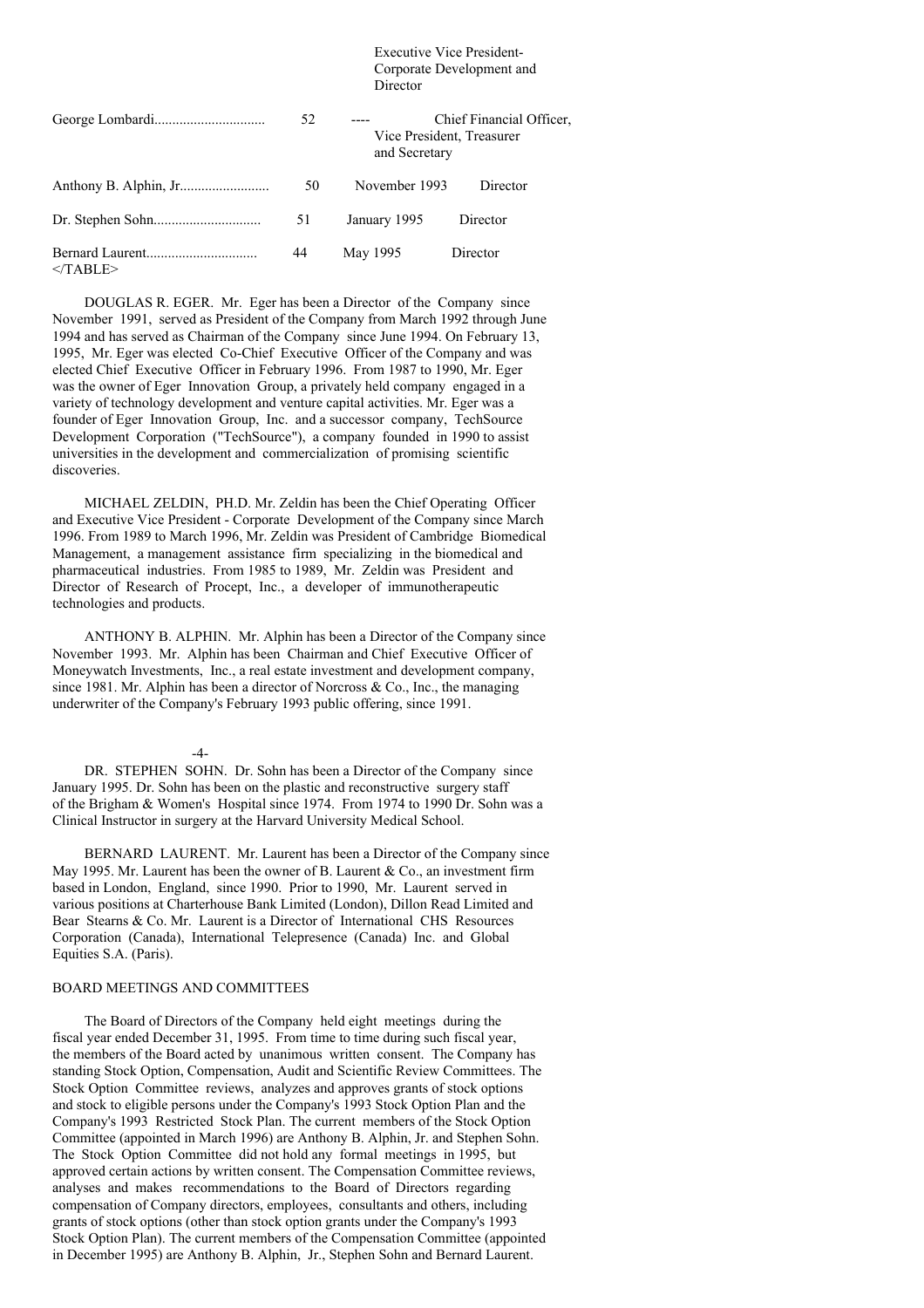The Compensation Committee did not hold any formal meeting in 1995, but approved certain actions by written consent. The Audit Committee reviews, analyzes and makes recommendations to the Board of Directors with respect to the Company's compensation and accounting policies, controls and statements and coordinates with the Company's independent public accountants. The current members of the Audit Committee (appointed in December 1995) are Anthony B. Alphin, Jr. and Bernard Laurent. The Audit Committee held two formal meetings in 1995. The Scientific Review Committee was established to discuss the science and potential commercialization, clinical development and business development of existing and future technologies of the Company. The current members of the Scientific Review Committee (appointed in July 1995) are Douglas R. Eger and Dr. Stephen Sohn. The Scientific Review Committee held formal meetings on a monthly basis in 1995. The Company does not have a standing nominating committee or a committee which serves nominating functions.

# BOARD OF DIRECTORS COMPENSATION

The Company does not currently compensate Directors who are also employees of the Company for their service on the Board of Directors. Directors who are not employees of the Company are entitled to receive compensation for serving as directors in the amount of \$750 for each Board of Directors meeting attended and \$400 for each Board of Directors committee meeting attended. Under current Company policy, each non-employee Director of the Company receives an option to purchase 50,000 shares of Common Stock at an exercise price per share equal to the then current market price of a share of Common Stock in connection with such Director's election to the Board of Directors. In the event that the 1996 Directors Plan is approved by the stockholders, on June 30, 1996, all non-employee Directors will receive an option to purchase 15,000 shares of Common Stock at an exercise price per share equal to the then current market price of a share of Common Stock. Thereafter, each new non-employee Director will receive an option under the 1996 Directors Plan to purchase  $25,000$  shares of Common Stock upon his or her election to the Board of Directors and will also receive an option to purchase 15,000 shares of Common Stock on January 1 of each year, in each case at an exercise price per share equal to the then current

-5-

market price of a share of Common Stock. Directors are reimbursed for their expenses incurred in attending meetings of the Board of Directors and its committees.

# EXECUTIVE COMPENSATION

The following table sets forth, for the fiscal years indicated, all compensation awarded to, earned by or paid to Douglas R. Eger and Harvey L. Kellman, each of whom served as co-chief executive officers of the Company commencing in February 1995. There is no other executive officer of the Company whose salary and bonus exceeded \$100,000 with respect to the fiscal years ended December 31, 1995, December 31, 1994 and December 31, 1993. <TABLE> <CAPTION>

### SUMMARY COMPENSATION TABLE

|                                  |             |                     |              | LONG-TERM<br><b>COMPENSATION</b> |                                        |            |
|----------------------------------|-------------|---------------------|--------------|----------------------------------|----------------------------------------|------------|
|                                  |             | ANNUAL COMPENSATION |              |                                  | <b>AWARDS</b>                          |            |
| <b>NAME AND</b>                  |             |                     | OTHER ANNUAL | <b>COMPENSATION</b>              | <b>SECURITIES</b><br><b>UNDERLYING</b> |            |
| PRINCIPAL POSITION               | <b>YEAR</b> | SALARY(\$)          |              | BONUS(\$)                        | $($ \$ $)(1)$                          | OPTIONS(#) |
| < S ><br>$<\infty$               | <<>         | <<>                 |              | $\langle C \rangle$<br><<>       |                                        |            |
| Douglas R. Eger, Chairman        | 1995        | \$172,500           | $\theta$     | $\Omega$                         | 80,000                                 |            |
| 1994                             | \$96,000    | $\theta$            | $\theta$     | 0                                |                                        |            |
| 1993                             | \$96,000    | $\Omega$            | $\Omega$     | 300,000                          |                                        |            |
| Harvey L. Kellman, Vice Chairman | 1995        | \$163,125           | $\Omega$     | $\theta$                         | $\theta$                               |            |
| Chief Executive Officer(2)       | 1994        | \$97,500            | 0            | 0                                | 250,000(3)                             |            |

LONG-TERM

- - ---------------------  $<$ /TABLE>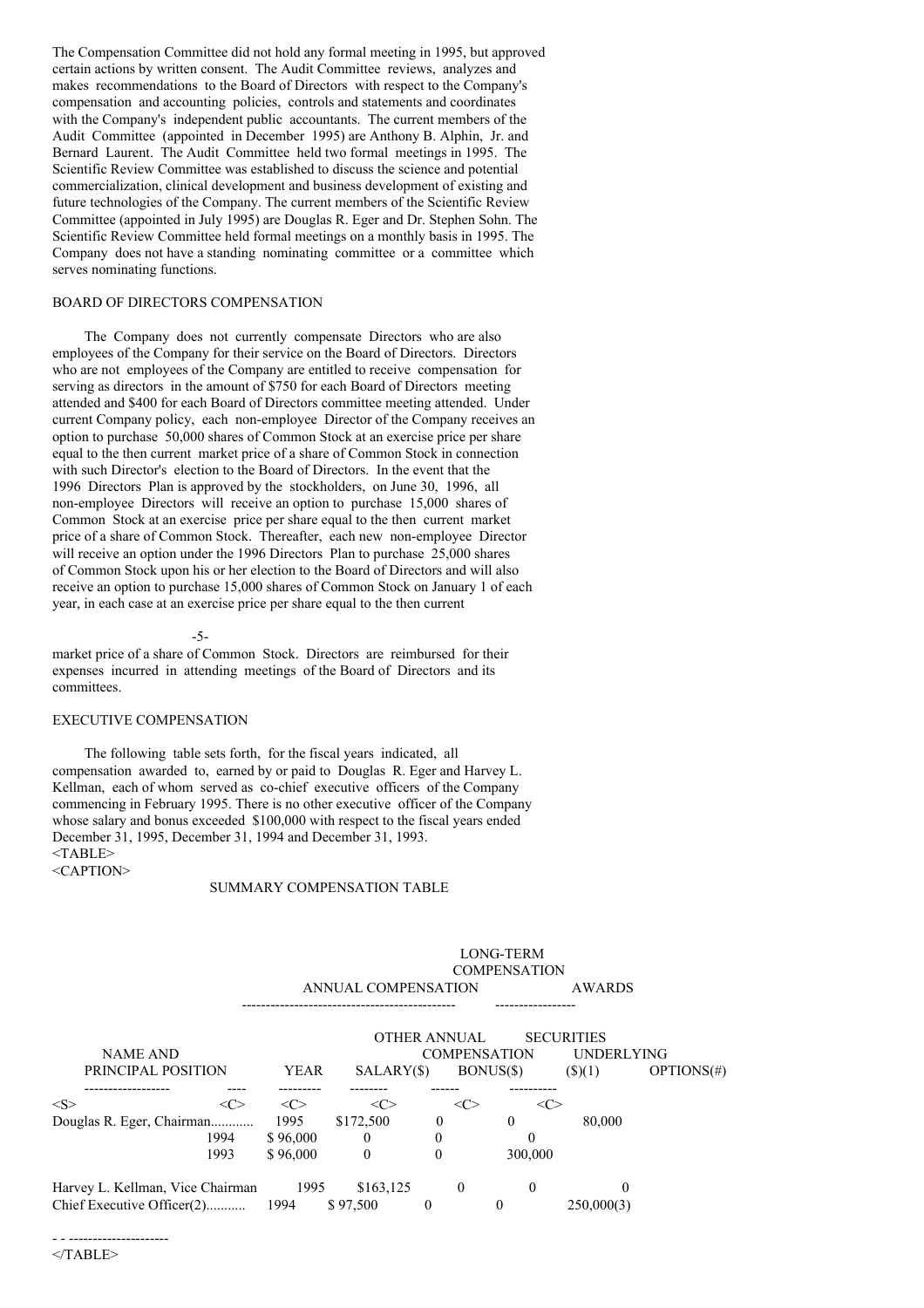- (1) Perquisites and other personal benefits, securities or property delivered to each executive officer did not exceed the lesser of \$50,000 or 10% of such executive's salary and bonus.
- (2) Mr. Kellman resigned as an officer and Director of the Company in February 1996.
- (3) By agreement of Mr. Kellman and the Company, Mr. Kellman's option to purchase 124,998 shares of Common Stock included in such option grant was terminated in August 1995.

#### -6-

The following table sets forth certain information regarding stock option grants made to Mr. Eger during the fiscal year ended December 31, 1995.

| $<$ TABLE>      | OPTION GRANTS IN LAST FISCAL YEAR                                                              |     |                                                                                  |                                                   |         |                                  |  |
|-----------------|------------------------------------------------------------------------------------------------|-----|----------------------------------------------------------------------------------|---------------------------------------------------|---------|----------------------------------|--|
| $<$ CAPTION>    |                                                                                                |     | <b>INDIVIDUAL GRANTS</b>                                                         |                                                   |         |                                  |  |
| <b>NAME</b>     | % OF TOTAL<br><b>NO. OF SECURITIES</b><br><b>UNDERLYING</b><br><b>OPTIONS</b><br>$GRANTED(\#)$ |     | <b>OPTIONS</b><br><b>GRANTED TO</b><br><b>EMPLOYEES IN</b><br><b>FISCAL YEAR</b> | <b>EXERCISE OR</b><br><b>BASE PRICE</b><br>(S/SH) |         | <b>EXPIRATION</b><br><b>DATE</b> |  |
| < S >           | $<\!\!C\!\!>$                                                                                  | <<> | <<>                                                                              | $<\!\!C\!\!>$                                     |         |                                  |  |
| Douglas R. Eger | 80,000                                                                                         |     | 51%                                                                              | \$4.00                                            | 3/16/99 |                                  |  |
| $<$ TABLE>      |                                                                                                |     |                                                                                  |                                                   |         |                                  |  |
|                 | THE PERIOD CONTRACT COMPANY CONTRACTOR CONTRACTOR CONTRACTOR                                   |     |                                                                                  |                                                   |         |                                  |  |

The following table sets forth certain information regarding unexercised stock options held by Messrs. Eger and Kellman as of December 31, 1995. No stock options were exercised by such officers during the fiscal year ended December 31, 1995.

## AGGREGATED FISCAL YEAR-END OPTION VALUES

<TABLE> <CAPTION>

| <b>NAME</b>                     | NUMBER OF UNEXERCISED OPTIONS AT<br>DECEMBER 31, 1995(#)<br>EXERCISABLE/UNEXERCISABLE |         | VALUE OF UNEXERCISED IN-THE-MONEY OPTIONS<br>AT DECEMBER 31, 1994 (\$)(1)<br>EXERCISABLE/UNEXERCISABLE |
|---------------------------------|---------------------------------------------------------------------------------------|---------|--------------------------------------------------------------------------------------------------------|
| $<\!S>$<br>Douglas R. Eger      | <േ<br>510,000/40,000                                                                  | <c></c> | \$422,261/\$40,000                                                                                     |
| Harvey L. Kellman<br>$<$ TABLE> | 125,002/0                                                                             |         | 0/0                                                                                                    |

(1) Based on the last reported sales price of the Company's Common Stock on December 29, 1995, as reported by the American Stock Exchange, of \$3.50 per share.

### LONG-TERM INCENTIVE AND RETIREMENT PLANS

The Company maintains a 401(k) savings plan which covers substantially all employees. Under the 401(k) savings plan, employees may elect to defer up to 15% of their salary, subject to Internal Revenue Code limits. The Company may make a discretionary match as well as a discretionary contribution. As of March 31, 1996, the Company had not made any contributions to the 401(k) savings plan. Aside from the 401(k) plan, the Company does not have any long-term incentive or defined benefit pension plans.

## EMPLOYMENT AGREEMENTS

In October 1995, the Company entered into a two-year employment agreement with Douglas R. Eger, pursuant to which Mr. Eger serves as the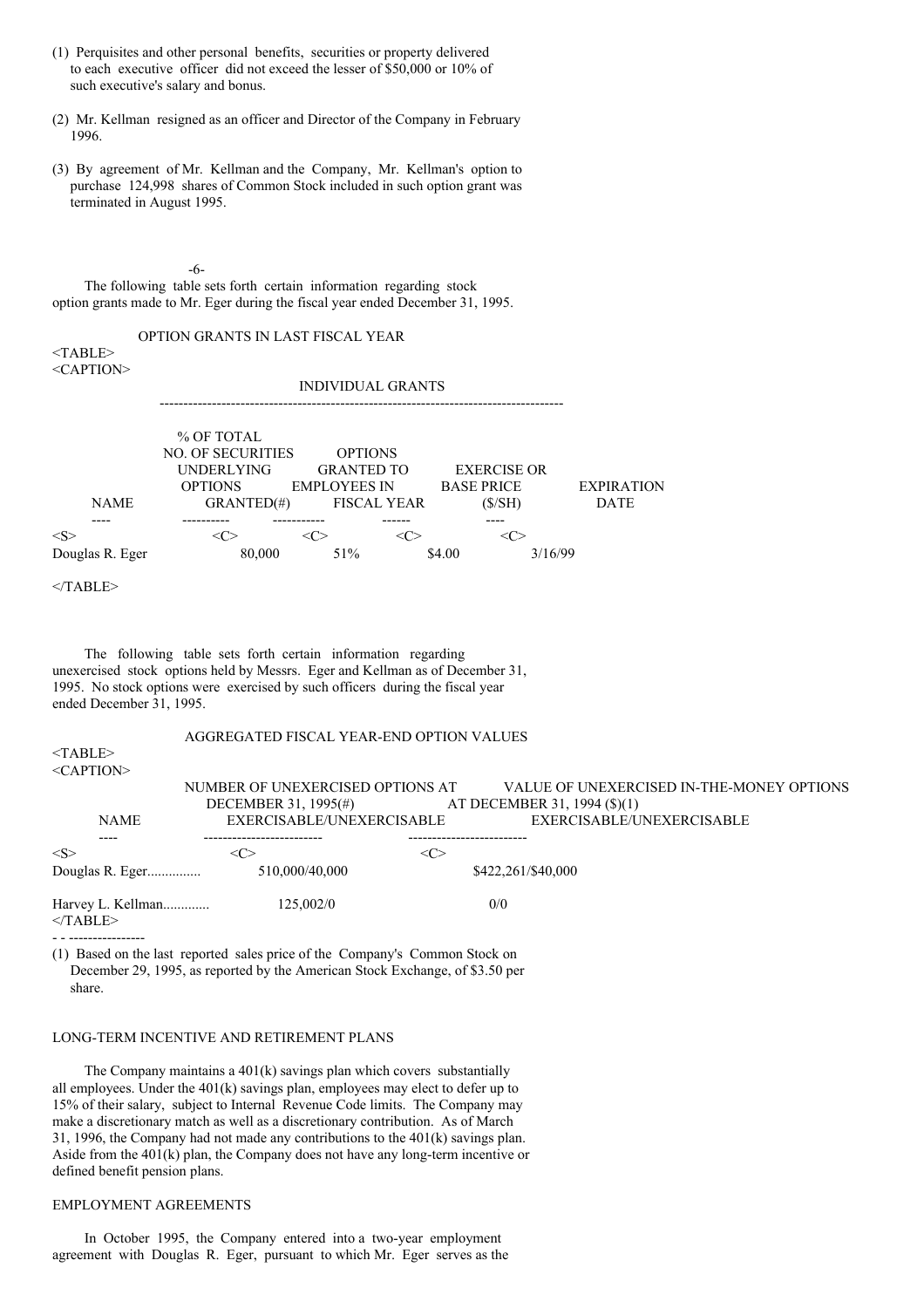Company's Chairman and Chief Executive Officer. The term of the agreement is automatically extended for an additional one year term from year to year unless either party notifies the other of its intention to terminate at least 60 days prior to the end of the then current term. Mr. Eger is required to devote such time, attention and energy to the Company as required for performance of his duties under the

 $-7-$ 

agreement. The agreement includes confidentiality and non-compete provisions. Mr. Eger's annual base salary under the agreement is \$230,000.

In March 1996, the Company entered into a two-year employment agreement with Michael Zeldin pursuant to which Mr. Zeldin agreed to serve as Chief Operating Officer and Executive Vice President - Corporate Development of the Company. The Agreement automatically renews for successive one year terms unless either party provides written notice to the other of his or its intent to terminate at least 90 days prior to the end of the current term. The agreement contains non-compete and confidentiality provisions. Mr. Zeldin's annual base salary under the agreement is \$175,000.

In August 1995, the Company entered into an amended and restated employment agreement with Harvey L. Kellman pursuant to which Mr. Kellman agreed to serve as the Company's Vice Chairman. The term of the agreement is one year. Mr. Kellman is required by the agreement to devote his full business and professional time to Company affairs. The agreement contains non-compete and confidentiality provisions. Mr. Kellman's annual base salary under the agreement is \$135,000. Mr. Kellman resigned as an officer and Director of the Company in February 1996.

In September 1995, the Company entered into a two-year employment agreement with George Lombardi pursuant to which Mr. Lombardi agreed to serve as Vice President and Chief Financial Officer of the Company. Such agreement automatically renews for successive one-year terms unless either party provides written notice to the other of his or its intent to terminate at least 90 days prior to the initial day of any new term. If Mr. Lombardi's employment is terminated other than for cause, he is entitled to receive a severance payment of \$60,000, payable in six \$10,000 installments. The agreement contains non-compete and confidentiality provisions. Mr. Lombardi's annual base salary under the agreement is \$120,000.

# COMPLIANCE WITH SECTION 16(A) OF THE SECURITIES EXCHANGE ACT OF 1934

Section 16(a) of the Securities Exchange Act of 1934, as amended, requires the Company's officers and directors, and persons who own more than ten percent of a registered class of the Company's equity securities, to file reports of ownership and changes in ownership with the Securities and Exchange Commission (the "Commission"). Officers, directors and greater than ten percent shareholders are required by the Commission's regulations to furnish the Company with copies of all Section 16(a) forms they file.

Based solely on review of copies of such forms furnished to the Company, or written representations that no Form 5's were required, the Company believes that during the year ended December 31, 1995, except as described below, all Section 16(a) filing requirements applicable to its officers, directors and greater than ten-percent beneficial owners were complied with.

Form 3's for each of Bernard Laurent and Dr. Allan M. Green, a former Director, were filed late with the Commission in 1995.

Douglas R. Eger failed to file one monthly report covering one transaction in 1995. Such transaction was subsequently reported to the Commission on Form 5.

Harvey L. Kellman failed to file one monthly report covering one transaction in 1995. Such transaction was subsequently reported to the Commission on Form 5.

### CERTAIN RELATIONSHIPS AND RELATED TRANSACTIONS

On January 23, 1995, SMT made a loan (the "SMT Loan") to the Company in the principal amount of \$550,000 pursuant to a demand loan agreement (the "SMT Loan Agreement"). Under the terms of the SMT Loan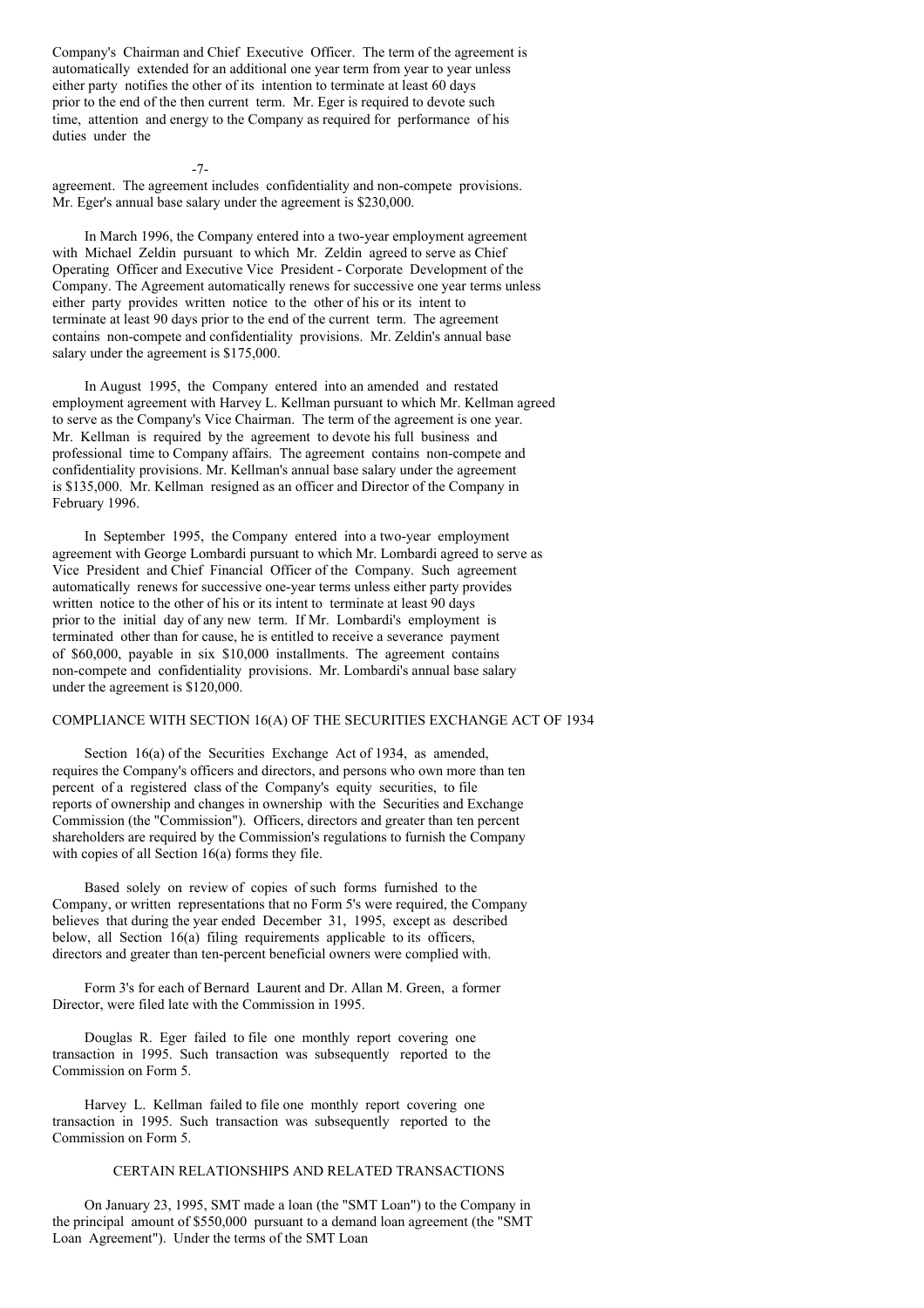## Agreement, SMT could demand the payment in full of the SMT Loan at any time. To secure the Company's obligations under the SMT Loan Agreement, the Company granted SMT a security interest in substantially all of the Company's assets, which security interest has since been released. The note evidencing the SMT Loan (the "Original SMT Note") was exchanged pursuant to the terms of the SMT Loan Agreement for a new note (the "SMT Convertible Note") that permitted the holder to exchange the SMT Convertible Note (in whole, but not in part) into 200,000 shares of Common Stock. In addition, the SMT Loan Agreement required the Company upon issuance of the SMT Convertible Note to issue to SMT warrants (the "SMT Warrants") to acquire 200,000 shares of Common Stock at any time within five years after the date of issue for a price of \$4.00 per share. The SMT Warrants are redeemable by the Company for \$4.00 per share at any time after the price of the Common Stock exceeds an average of \$6.00 per share for 20 business days. SMT was granted certain registration rights with respect to the Common Stock issuable to SMT upon conversion of the SMT Convertible Note and the SMT Warrants. By letter dated June 1, 1995, SMT exercised its right to convert the SMT Convertible Note into 200,000 shares of Common Stock and subsequently assigned the right to such shares to an unaffiliated third party.

-8-

As a condition to making the SMT Loan, the Board of Directors was expanded by the election of John R. Lakian, George R. Begley, Andrew Monness and Dr. Stephen Sohn, all nominees of SMT. Messrs. Lakian and Monness resigned as directors of the Company as of May 24, 1995 and Mr. Begley resigned as a Director as of July 6, 1995.

At the time of making the SMT Loan, Messrs. Begley and Lakian and Dr. Stephen Sohn were general partners of SMT. In addition, Messrs. Begley and Lakian and Dr. Stephen Sohn were executive officers of The Fort Hill Group, Inc. ("Fort Hill"), a former financial adviser to the Company, at such time.

Fort Hill served as financial advisor to the Company in connection with the Company's private placement of units (each consisting of two shares of Common Stock and one warrant to purchase an additional share of Common Stock) that was consummated in April 1995 (the "First 1995 Unit Private Placement"). For its financial advisory services, Fort Hill was paid \$177,470 in fees and commissions. In addition, the Company issued Fort Hill a five year warrant to purchase 30,000 shares of Common Stock with an exercise price of \$3.25 per share.

Global Equities, an investment firm headquartered in Paris, France, was paid commissions totalling \$45,440 for services provided in connection with the First 1995 Unit Private Placement. In addition, the Company issued Global Equities units consisting of 25,000 shares of Common Stock and warrants to purchase 12,500 additional shares of Common Stock at an exercise price of \$5.00 per share. Bernard Laurent, a Director of the Company, and Patrick Piard, a former Director of the Company, are also principals of Global Equities.

#### **TECHSOURCE**

E/J Development Corporation d/b/a TechSource Development Corporation ("TechSource") was founded in 1990 as a service corporation to provide advocacy in the management, protection, development and marketing of promising technological innovations. The Company acquired its rights to certain of its biomedical projects from TechSource in consideration for the issuance of shares of Common Stock by the Company to TechSource described below. TechSource is a privately held corporation which, prior to September 1994, was owned on an equal basis by Douglas Eger, the Chairman of the Board and Chief Executive Officer of the Company, and Arthur M. Jenke, a former Director and former Chief Financial Officer of the Company.

Pursuant to a Right of First Refusal Agreement dated November 10, 1992 (the "Right of First Refusal Agreement") between the Company, TechSource, and Messrs. Eger and Jenke, TechSource agreed that in the course of its business involving technology transfer from a variety of disciplines, it would not, during the term of the agreement, transfer, offer, assign, sell or otherwise grant to any third party, any interest, in whole or in part, in any biomedical technology in which TechSource had or could acquire rights, without first offering to transfer or assign such biomedical technology to the Company upon the terms and conditions negotiated for, or available to, any other bona fide prospective transferee. In June 1993, the Right of First Refusal Agreement was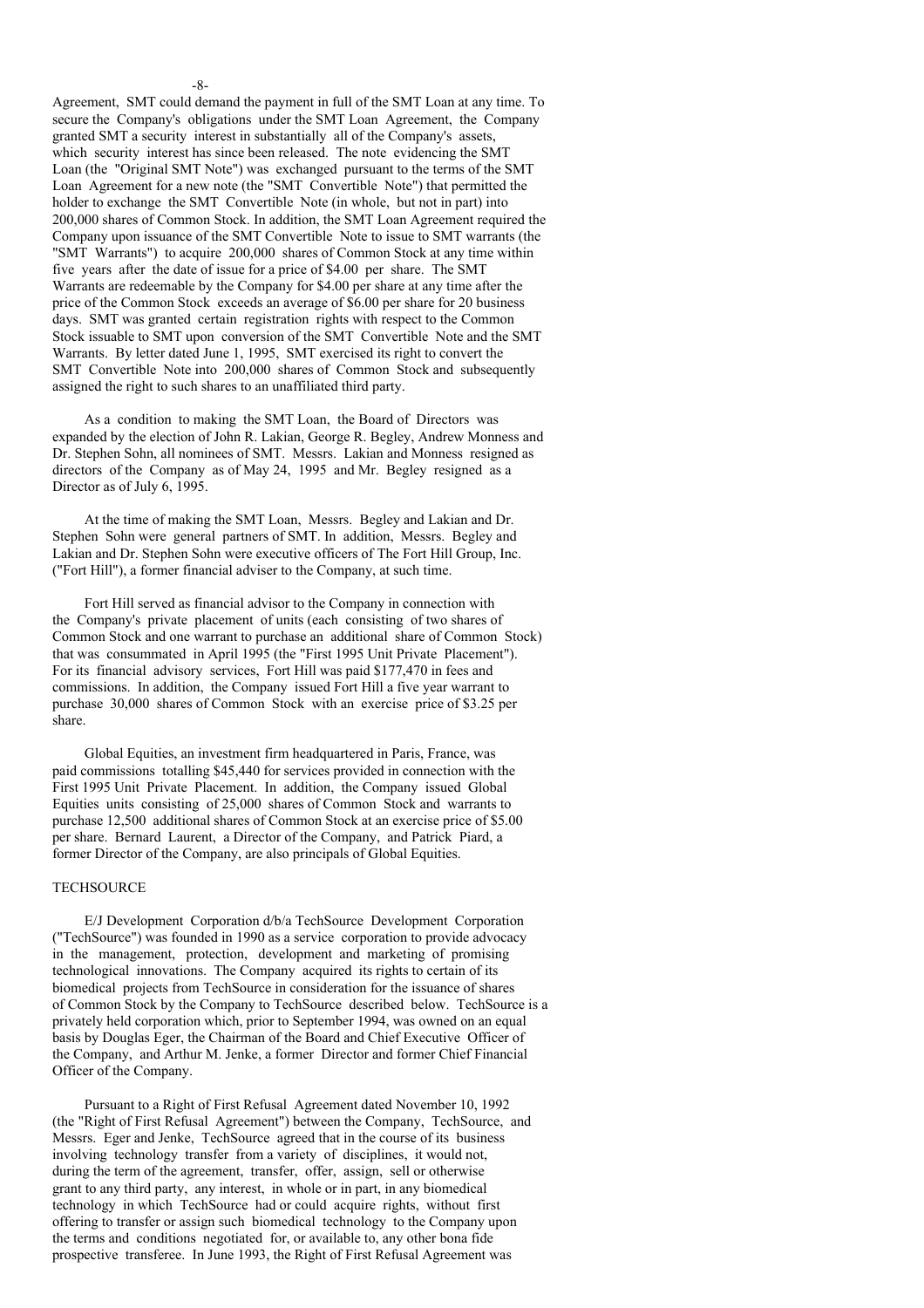$-9-$ 

for the grant of five year options to purchase 140,000 shares of Common Stock to Mr. Eger and 60,000 shares of Common Stock to Mr. Jenke at an exercise price equal to \$3.50 per share.

Under the UGIF Option Agreement dated November 11, 1992 (the "UGIF Option Agreement"), which was approved by the Company's stockholders on December 2, 1993, the Company obtained an option from TechSource to acquire an exclusive sublicense for the UGIF Technology (the "UGIF Option"). Pursuant to the UGIF Option Agreement, the Company assumed the obligations of TechSource to fund research under a related sponsored research agreement between TechSource and Baylor College of Medicine, pursuant to which and if the technology is successfully developed, the Company has the right to license, fund additional research and commercialize the UGIF Technology at the time of the execution of such agreement. As consideration for the UGIF Option, the Company agreed to issue 300,000 shares of Common Stock to TechSource. TechSource assigned its right to receive such shares of Common Stock to Messrs. Eger and Jenke and, in January 1994, the Company issued 215,000 of such shares to Mr. Eger and 85,000 of such shares to Mr. Jenke.

In September 1994, Mr. Eger and Mr. Jenke executed an agreement pursuant to which Mr. Eger conveyed all of his stock in TechSource to Mr. Jenke. Upon such conveyance, Mr. Jenke became the sole officer, director and shareholder of TechSource.

Pursuant to assignment agreements executed by TechSource in 1994, TechSource formally assigned certain of its rights to technology in respect of which the Company has funded research to the Company for no additional consideration.

## CONSULTING ARRANGEMENTS

Dr. Allan M. Green and Dr. Stephen Sohn each received fees of \$33,333 and \$37,500, respectively, in 1995 from the Company in consideration of scientific consulting services rendered to the Company by them.

Bernard Laurent received \$35,000 in 1995 from the Company in consideration of investment banking and business advice rendered to the Company by Mr. Laurent.

### OTHER TRANSACTIONS

In connection with Arthur M. Jenke's resignation as Director and Chief Financial Officer of the Company in September 1994, the Company entered into a consulting agreement with Mr. Jenke. Pursuant to the consulting agreement, Mr. Jenke agreed to provide advice to the Company in connection with various Company matters, including periodic filings and registration statements with the Commission. Mr. Jenke received approximately \$5,300 per month for his services under the consulting agreement and was reimbursed for his related expenses. In addition, the consulting agreement provides that the Company shall permit Mr. Jenke to effect a "cashless" exercise of his outstanding options and warrants. Mr. Jenke's services to the Company as a consultant concluded in January 1995.

### PROPOSAL NO. 2

#### APPROVAL OF 1996 DIRECTORS STOCK OPTION PLAN

## GENERAL

The Board of Directors has unanimously approved for submission to a vote of stockholders a proposal to approve the 1996 Directors Plan as set forth in Appendix A to the Proxy Statement. THIS DISCUSSION IS QUALIFIED IN ITS ENTIRETY BY REFERENCE TO APPENDIX A. The purpose of the 1996 Directors Plan is to secure for the Company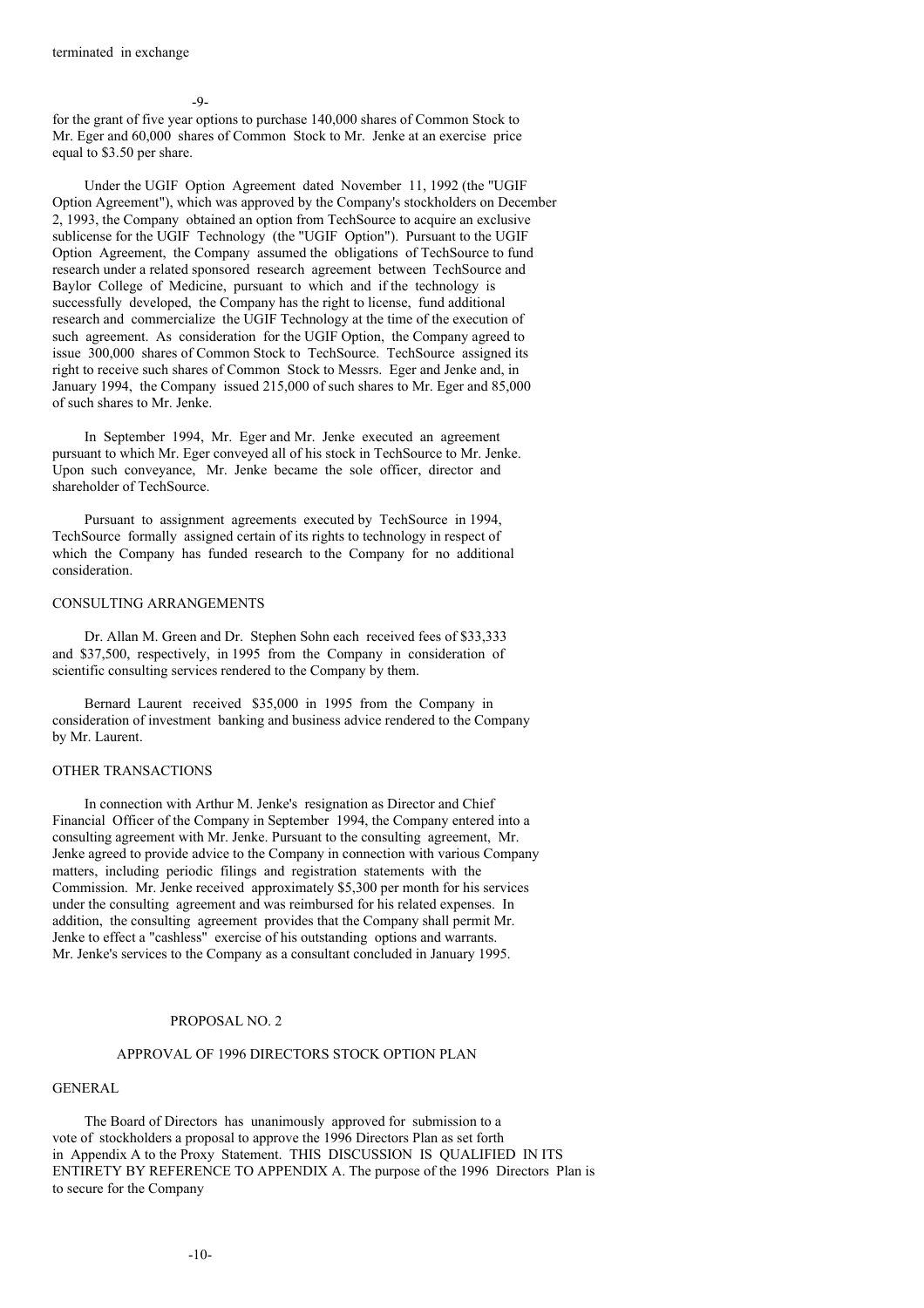and its shareholders the benefits arising from stock ownership by its Directors. The 1996 Directors Plan will provide a means whereby such Directors may purchase shares of Common Stock pursuant to options granted in accordance with the 1996 Directors Plan. Any Director of the Company who is not a full or part-time employee of the Company (each an "Eligible Director") shall be eligible to participate in the 1996 Directors Plan.

# ADMINISTRATION OF THE DIRECTORS PLAN

The 1996 Directors Plan is administered by the Board of Directors, which shall have full and complete authority to adopt such rules and regulations and to make all such other determinations not inconsistent with the 1996 Directors Plan as may be necessary for the administration thereof.

The Board of Directors is authorized to amend, suspend or terminate the 1996 Directors Plan, except that it is not authorized without stockholder approval (except with regard to adjustments resulting from changes in capitalization) to (i) increase the maximum number of shares that may be sold pursuant to options granted under the 1996 Directors Plan; (ii) change the minimum price per share at which an option may be exercised pursuant to the 1996 Directors Plan; (iii) increase the maximum term of any option granted under the 1996 Directors Plan; or (iv) permit the granting of options to anyone other than as provided in the 1996 Directors Plan.

Unless the 1996 Directors Plan is terminated earlier by the Board of Directors, it will terminate on May 2, 2006.

## COMMON STOCK SUBJECT TO THE 1996 DIRECTORS PLAN

The shares of Common Stock to be issued under the 1996 Directors Plan may be either authorized but unissued shares or reacquired shares. The number of shares of Common Stock available under the 1996 Directors Plan will be subject to adjustment to prevent dilution in the event of a stock split, combination of shares, stock dividend or certain other events. If an option granted under the 1996 Directors Plan, or any portion thereof, shall expire or terminate for any reason without having been exercised in full, the unpurchased shares of Common Stock covered by such option shall be available for future grants of options.

The 1996 Directors Plan, as proposed, would authorize the issuance of a maximum of 500,000 shares of Common Stock, subject to adjustment, pursuant to the exercise of options granted thereunder. As of the date hereof, no options to purchase Common Stock have been granted pursuant to the 1996 Directors Plan.

### GRANT OF OPTIONS

Subject to stockholder approval, each incumbent Eligible Director on June 30, 1996 shall receive the grant of an option to purchase 15,000 shares of Common Stock on such date. Subject to stockholder approval, each Eligible Director elected after June 30, 1996 shall receive the grant of an option to purchase 25,000 shares of Common Stock on the date such Eligible Director is first elected as a member of the Board of Directors. To the extent that shares of Common Stock remain available for the grant of options under the 1996 Directors Plan, on January 1st of each year commencing January 1, 1997, each Eligible Director shall be granted an option to purchase 15,000 shares of Common Stock.

## VESTING OF OPTIONS

Options granted under the 1996 Directors Plan are exercisable at such time or times and subject to such terms and conditions as shall be determined by the Board of Directors at grant; PROVIDED, HOWEVER, that in the case of an Eligible Director's death or Permanent Disability (as defined in the 1996 Directors Plan), the options held thereby will become immediately exercisable, unless a longer vesting period is otherwise determined by the Board of Directors at grant. The Board of Directors may waive any installment exercise provision at any time in whole or

#### -11-

in part based on performance and/or such other factors as the Board of Directors may determine in its sole discretion; PROVIDED, HOWEVER, that no option shall be exercisable until at least six months have elapsed from the date of grant and, PROVIDED, FURTHER, that no option shall be exercisable until stockholder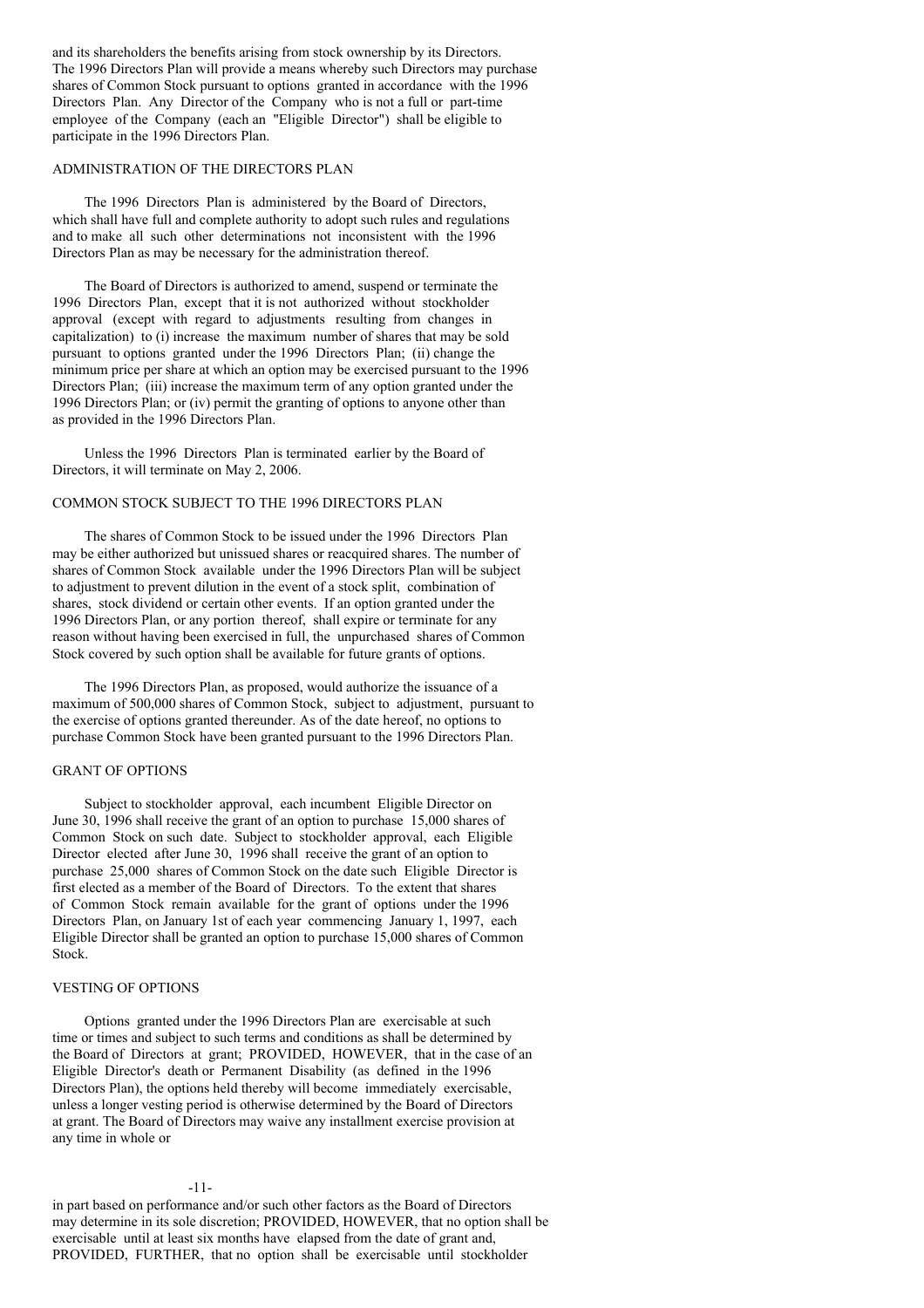#### approval of the 1996 Directors Plan shall have been obtained.

#### OPTION PRICE

The exercise price of each option shall be the Fair Market Value (as hereinafter defined) for each share of Common Stock subject to an option. Fair Market Value means the closing sale price of publicly-traded shares of Common Stock as quoted on the national exchange on which shares of common stock are listed (if such shares are so listed) or on the Nasdaq Stock Market System (if the shares are regularly quoted on the Nasdaq Stock Market System) on the date of grant of any option or on the next preceding date on which shares of Common Stock are traded if no shares were traded on the date of grant. If the Common Stock is not quoted on a national exchange or the Nasdaq Stock Market System, Fair Market Value shall be deemed to be the average of the high bid and low asked prices of publicly-traded shares of Common Stock in the over-the-counter market on the date of grant, or the next preceding date on which such prices were recorded, if no shares were traded on the date of grant or, if such bid and asked prices shall not be available, as reported by any nationally recognized quotation service selected by the Company.

## TERM OF OPTIONS

The term of each option shall be five (5) years from the date of grant, subject to early termination by the Board of Directors. The 1996 Directors Plan also provides for the earlier termination of options in the event a Director's membership on the Board of Directors terminates.

## TRANSFERABILITY; TERMINATION OF DIRECTORSHIP

All options granted under the 1996 Directors Plan are non-transferable and non-assignable except by will or by the laws of decent and distribution and may be exercised during an Eligible Director's lifetime only by such Eligible Director, his guardian or legal representative. If an Eligible Director's membership on the Board of Directors terminates for any reason, including death of such Eligible Director, an option held on the date of termination may be exercised in whole or in part at any time within one year after the date of such termination (but in no event after the term of such option expires) and shall thereafter terminate.

### REGISTRATION OF SHARES

The Company plans to file a registration statement under the Securities Act of 1933, as amended (the "Securities Act"), with respect to the shares of Common Stock issuable pursuant to the 1996 Directors Plan subsequent to the approval by the Company's stockholders.

### REQUIRED VOTE

The affirmative vote of the holders of a majority of the shares of Common Stock present, in person or by proxy, is required for approval of the 1996 Directors Plan.

### THE BOARD OF DIRECTORS RECOMMENDS A VOTE FOR APPROVAL OF THE 1996 DIRECTORS PLAN

## -12-

#### PROPOSAL NO. 3

### APPROVAL OF AMENDMENT TO 1993 STOCK OPTION PLAN

The Board of Directors of the Company has unanimously approved for submission to a vote of the shareholders a proposal to amend the 1993 Stock Option Plan to increase the number of shares reserved for issuance pursuant to the exercise of options granted thereunder from 500,000 shares of Common Stock to 1,000,000 shares of Common Stock (the "Amendment"). The purposes of the 1993 Stock Option Plan are to attract and retain the best available personnel for positions of responsibility within the Company, to provide additional incentives to employees of the Company and to promote the success of the Company's business through the grant of options to purchase Common Stock. Each option granted pursuant to the 1993 Stock Option Plan shall be designated at the time of grant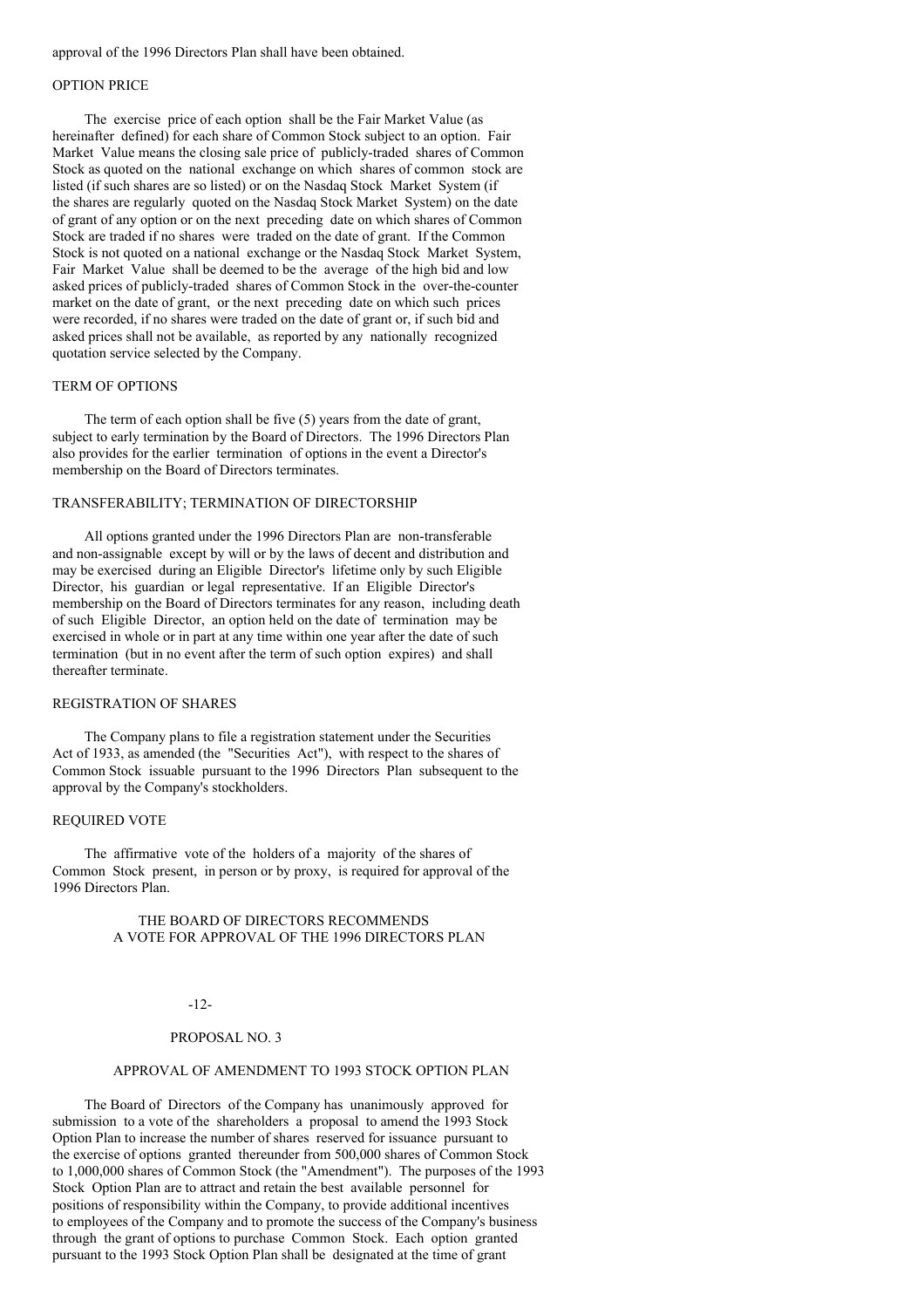The 1993 Stock Option Plan, as proposed to be amended, would authorize the issuance of a maximum of 1,000,000 shares of Common Stock pursuant to the exercise of options granted thereunder. As of the date hereof, stock options to purchase all of the 500,000 shares of Common Stock available under the 1993 Stock Option Plan have been granted to officers and employees of the Company. Options to purchase a total of 13,500 shares of Common Stock under the 1993 Stock Option Plan have been exercised through the date hereof.

#### ADMINISTRATION OF THE PLAN

The 1993 Stock Option Plan is administered by the Stock Option Committee of the Board of Directors, which determines to whom, among those eligible, and the time or times at which options, will be granted, the number of shares to be subject to options the duration of options, any conditions to the exercise of options, and the manner in a price at which options may be exercised. In making such determinations, the Stock Option Committee may take into account the nature and period of service of eligible employees, their level of compensation, their past, present and potential contributions to the Company and such other factors as the Stock Option Committee in its discretion deems relevant.

The Stock Option Committee is authorized to amend, suspend or terminate the 1993 Stock Option Plan, except that it is not authorized without stockholder approval (except with regard to adjustments resulting from changes in capitalization) to (i) increase the maximum number of shares that may be issued pursuant to the exercise of options granted under the 1993 Stock Option Plan; (ii) permit the grant of an incentive stock option under the 1993 Stock Option Plan with an option price less than 100% of the fair market value of the shares at the time such option is granted; (iii) change the eligibility requirements for participation in the 1993 Stock Option Plan; (iv) extend the term of any option or the period during which any option may be granted under the 1993 Stock Option Plan; or (v) decrease an option exercise price (although an option may be cancelled and a new option granted at a lower exercise price).

Unless the 1993 Stock Option Plan is terminated by the Stock Option Committee, it will terminate on August 30, 2003.

### OPTION PRICE

The exercise price of each option is determined by the Stock Option Committee, but may not be less than 100% of the fair market value of the shares of Common Stock covered by the option on the date the option is granted, in the case of an incentive stock option, nor less than 85% of the fair market value of the shares of Common Stock covered by the option on the date the option is granted, in the case of a non-qualified stock option. If an incentive stock option is to be granted to an employee who owns over 10% of the total combined voting power of all classes of Company's stock, then the exercise price may not be less than 110% of the fair market value of the Common Stock covered by the option on the date the option is granted.

#### TERMS OF OPTIONS

-13-

Unless otherwise provided in the Stock Option Agreement, the term of each option shall be five (5) years from the date of grant, provided that the maximum term of each option shall be 10 years. Options granted to an employee who owns over 10% of the total combined voting power of all classes of stock of the Company shall expire not more than five years after the date of grant. The 1993 Stock Option Plan provides for the earlier expiration of options of a participant in the event of certain terminations of employment.

#### REGISTRATION OF SHARES

The Company has filed a registration statement under the Securities Act with respect to 500,000 shares of Common Stock issuable pursuant to the 1993 Stock Option Plan. The Company intends to file an additional registration statement under the Securities Act with respect to the additional 500,000 shares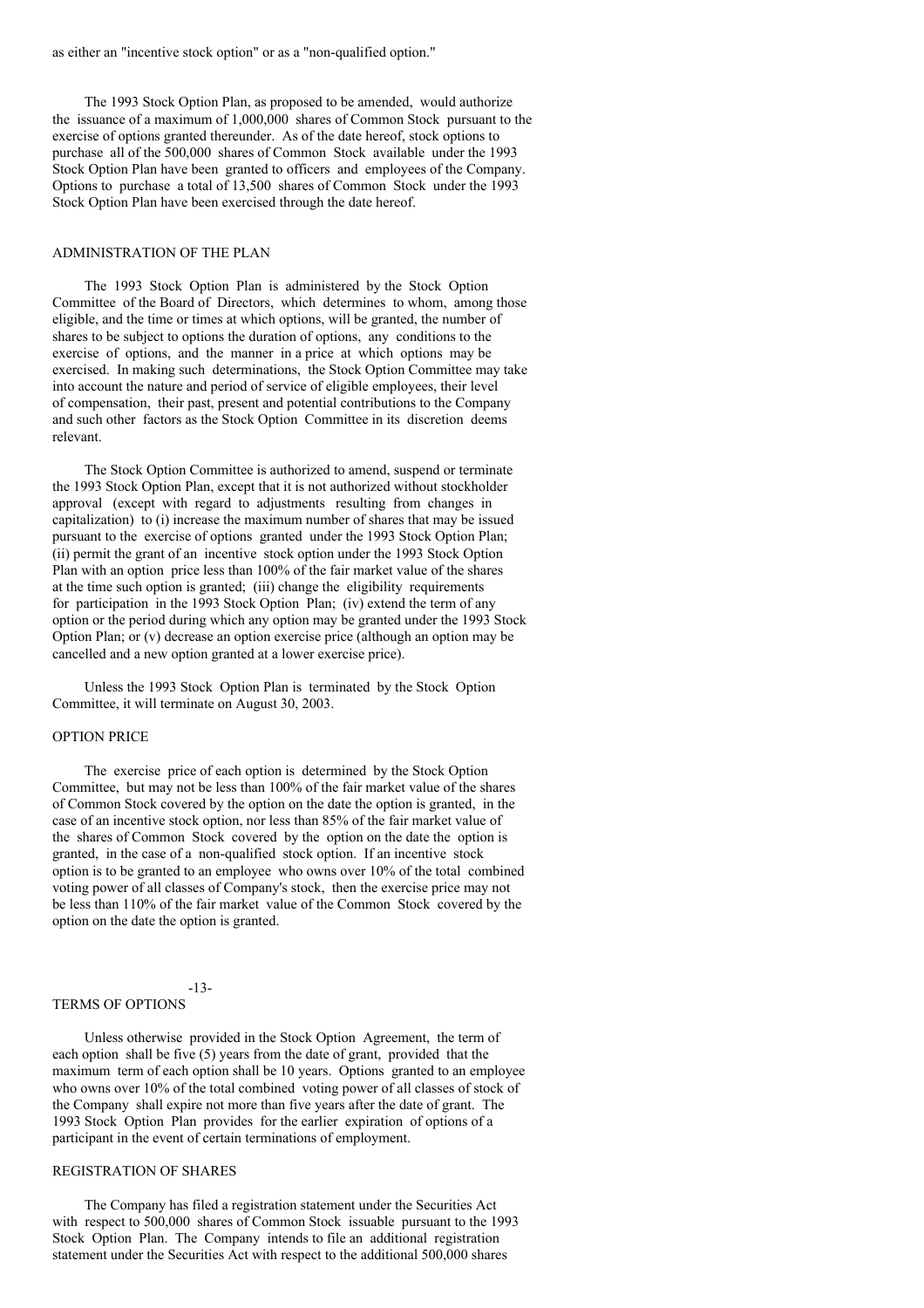of Common Stock issuable pursuant to the Amendment subsequent to the Amendment's approval by the Company's stockholders.

# REQUIRED VOTE

The affirmative vote of the holders of a majority of the shares of the Common Stock present, in person or by proxy, is required by approval of the Amendment to the 1993 Stock Option Plan. If the Amendment is approved, the first sentence of Section 3 of the 1993 Stock Option Plan captioned "Common Stock Subject to the Plan" will read as follows:

"Subject to the provisions of Section 11 of the Plan, the maximum aggregate number of shares which may be optioned and sold under the Plan is One Million (1,000,000) Shares of Common Stock."

### THE BOARD OF DIRECTORS RECOMMENDS A VOTE FOR APPROVAL OF THE PROPOSAL TO AMEND THE 1993 STOCK OPTION PLAN

# PROPOSAL NO. 4

# INCREASE AUTHORIZED COMMON STOCK

The Board of Directors recommends an amendment to the Company's Certificate of Incorporation to increase the number of authorized shares of Common Stock from twenty million (20,000,000) shares to thirty million (30,000,000) shares. No increase is proposed in the currently authorized number of shares of the Company's Preferred Stock. If approved by the stockholders, the first sentence of Article Four of the Company's Certificate of Incorporation would be amended to provide as follows:

"Fourth: The total number of shares of stock that the Corporation shall have authority to issue is (i) thirty million  $(30,000,000)$  shares of Common Stock, \$0.01 par value per share ("Common Stock"), and (ii) three million (3,000,000) shares of Preferred Stock, \$0.01 par value per share ("Preferred Stock").

The Company is currently authorized to issue 20,000,000 shares of Common Stock. As of May 13, 1996, the record date for the Annual Meeting, 11,086,397 shares of Common Stock were issued and outstanding, and approximately an additional 3,820,000 shares of Common Stock were reserved for issuance upon exercise of outstanding stock options and warrants and for options that may be granted in the future under the 1993 Stock Option Plan and the 1996 Directors Plan (assuming the approval of the amendment to the 1993 Stock Option Plan and the approval of the 1996 Directors Plan by stockholders described in this proxy statements).

#### $-14-$

The Board of Directors of the Company believes that it is advisable and in the best interests of the Company to have available authorized but unissued shares of Common Stock in an amount adequate to provide for the future needs of the Company. The additional shares will be available for issuance from time to time by the Company in the discretion of the Board of Directors, normally without further stockholder action (except as may be required for a particular transaction by applicable law, requirements of regulatory agencies or by stock exchange rules), for any proper corporate purpose including, among other things, future acquisitions of property or securities of other corporations, stock dividends, stock splits, convertible debt financing and equity financings. No stockholder of the Company would have any preemptive rights regarding future issuance of any shares of Common Stock.

The Company has no present plans, understandings or agreements for the issuance or use of the proposed additional shares of Common Stock. However, the Board of Directors believes that if an increase in the authorized number of shares of Common Stock were to be postponed until a specific need arose, the delay and expense incident to obtaining the approval of the Company's stockholders at that time could significantly impair the Company's ability to meet financing requirements or other objectives.

Issuing additional shares of Common Stock may have the effect of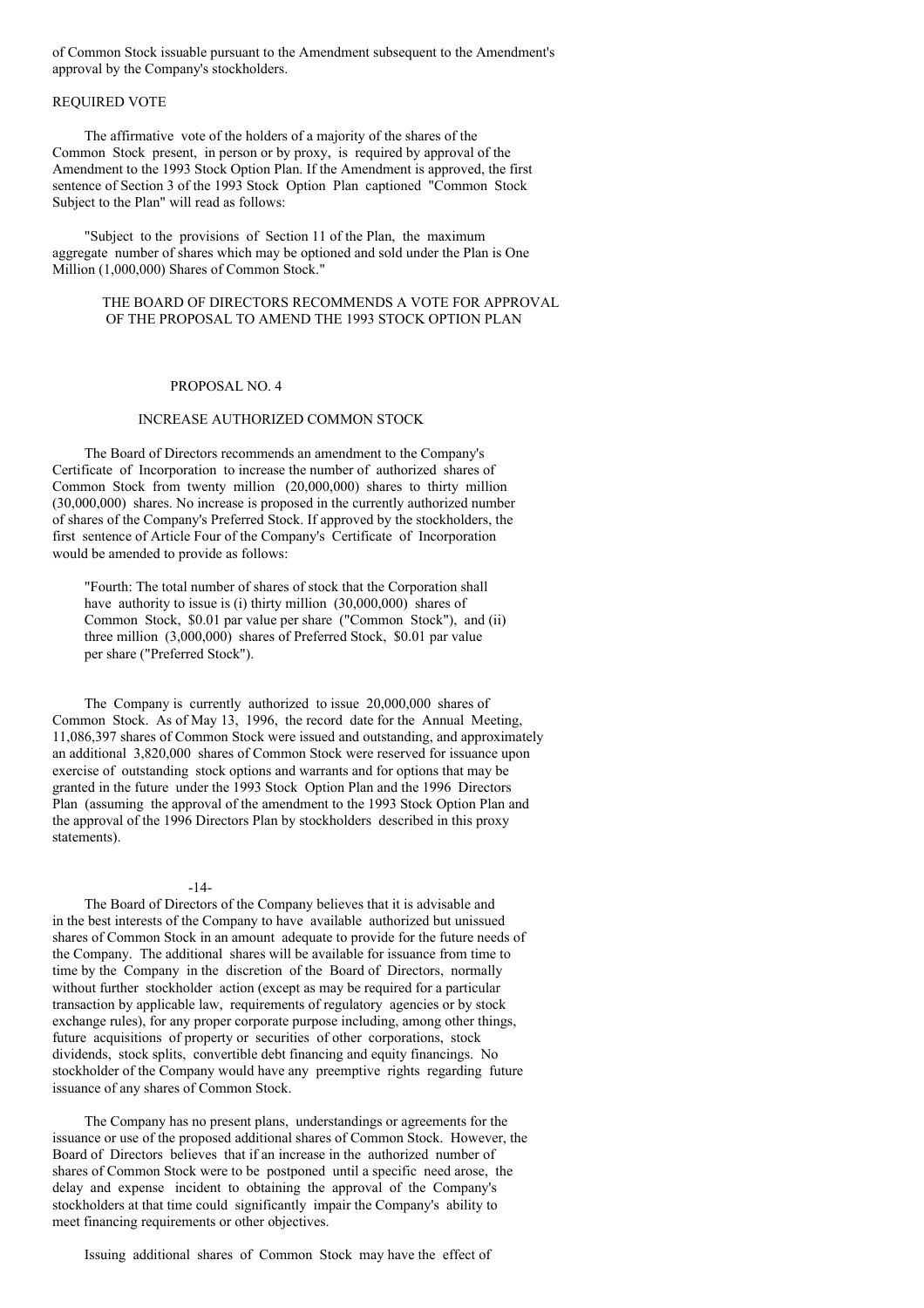diluting the stock ownership of persons seeking to obtain control of the Company. Although the Board of Directors has no present intention of doing so, the Company's authorized but unissued Common Stock and Preferred Stock could be issued in one or more transactions that would make more difficult or costly, and less likely, a takeover of the Company. The proposed amendment to the Company's Certificate of Incorporation is not being recommended in response to any specific effort of which the Company is aware to obtain control of the Company, nor is the Board of Directors currently proposing to stockholders any anti-takeover measures.

The affirmative vote of the holders of a majority of outstanding shares of Common Stock is required for approval of the proposal to amend the Company's Certificate of Incorporation to increase the number of authorized shares of Common Stock.

## THE BOARD OF DIRECTORS RECOMMENDS A VOTE FOR APPROVAL OF THE PROPOSAL TO AMEND THE COMPANY'S CERTIFICATE OF INCORPORATION

### PROPOSAL NO. 5

### RATIFICATION OF SELECTION OF AUDITORS

The Board of Directors has appointed Ernst & Young LLP to be the independent auditors of the Company for the fiscal year ending December 31, 1995. Although the selection of auditors does not require ratification, the Board of Directors has directed that the appointment of Ernst & Young LLP be submitted to stockholders for ratification. If stockholders do not ratify the appointment of Ernst & Young LLP, the Board of Directors will consider the appointment of other certified public accountants. A representative of Ernst & Young LLP is expected to be available at the Annual Meeting to make a statement if such representative desires to do so and to respond to appropriate questions.

The affirmative vote of the holders of a majority of the Common Stock present, in person or by proxy, is required for ratification of the appointment of Ernst & Young LLP as independent auditors of the Company.

# THE BOARD OF DIRECTORS RECOMMENDS A VOTE FOR RATIFICATION OF THE SELECTION OF ERNST & YOUNG LLP AS THE COMPANY'S INDEPENDENT AUDITORS.

#### -15-

## RESIGNATION OF INDEPENDENT PUBLIC ACCOUNTANTS

On January 10, 1995, KPMG Peat Marwick LLP ("KPMG") resigned as independent accountants to the Company. KPMG's accountant's report on the financial statements of the Company for the past two years did not contain an adverse opinion or a disclaimer of opinion and was not qualified or modified as to uncertainty, audit scope, or accounting principles, except that KPMG's report dated February 11, 1994 on the consolidated balance sheet as of December 31, 1993, and the consolidated statements of operations, stockholders' equity and cash flows for the years ended December 31, 1993 and 1992 and the period from October 17, 1986 (inception) to December 31, 1993 contained a separate paragraph stating that the Company's "recurring losses and net deficit position raise substantial doubt about its ability to continue as a going concern. Management's plans in regard to these matters are described in Note 8. The financial statements do not include any adjustments that might result from the outcome of this uncertainty." There were no disagreements on any matter of accounting principles or practices, financial statement disclosure or auditing scope or procedure, which disagreements, if not resolved to the satisfaction of KPMG, would have caused it to make reference to the subject matter of the disagreements in connection with its reports.

On March 2, 1995, Ernst & Young LLP was engaged as the new independent accountants to the Company. The change in accountants was approved by the Board of Directors of the Company.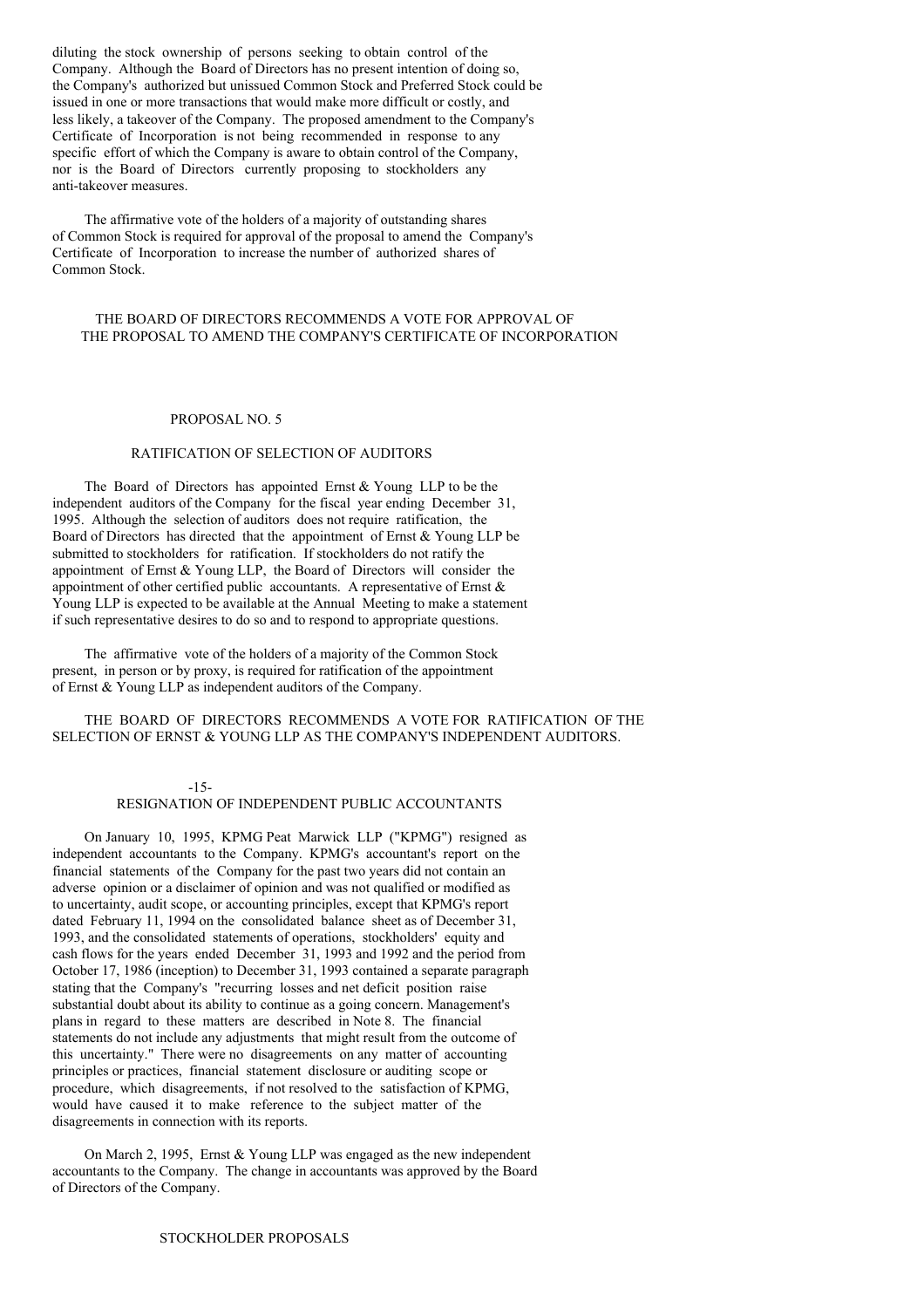To the extent required by law, any stockholder proposal intended for presentation at next year's annual stockholders' meeting must be received at the Company's principal executive offices prior to February 28, 1997.

#### OTHER MATTERS

So far as it is known, there is no business other than that described above to be presented for action by the stockholders at the forthcoming Annual Meeting, but it is intended that Proxies will be voted upon any other matters and proposals that may legally come before the Annual Meeting, or any adjustments thereof, in accordance with the discretion of the persons named therein.

The Annual Report on Form 10-KSB for the fiscal year ended December 31, 1995, including financial statements, has been mailed to stockholders with this Proxy Statement. If, for any reason, you did not receive your copy of the Annual Report, please advise the Company and a copy will be sent to you.

By Order of the Board of Directors

GEORGE LOMBARDI **SECRETARY** 

Dated: New York, New York May 21, 1996

-16-

## APPENDIX A TO PROXY STATEMENT

## SHEFFIELD MEDICAL TECHNOLOGIES INC.

### 1996 DIRECTORS STOCK OPTION PLAN

### ARTICLE I

#### PURPOSE

The purpose of the Sheffield Medical Technologies Inc. 1996 Directors Stock Option Plan (the "Plan") is to secure for Sheffield Medical Technologies Inc. and its stockholders the benefits arising from stock ownership by its Directors. The Plan will provide a means whereby such Directors may purchase shares of the common stock, \$.01 par value, of Sheffield Medical Technologies Inc. pursuant to options granted in accordance with the Plan.

#### ARTICLE II

#### DEFINITIONS

The following capitalized terms used in the Plan shall have the respective meanings set forth in this Article:

2.1 "AMEX" shall mean the American Stock Exchange.

2.2 "Board" shall mean the Board of Directors of Sheffield Medical Technologies Inc.

2.3 "Code" shall mean the Internal Revenue Code of 1986, as amended.

2.4 "Company" shall mean Sheffield Medical Technologies Inc. and any of its Subsidiaries.

2.5 "Director" shall mean any person who is a member of the Board of Directors of the Company.

2.6 "Eligible Director" shall be any Director who is not a full or part-time Employee of the Company.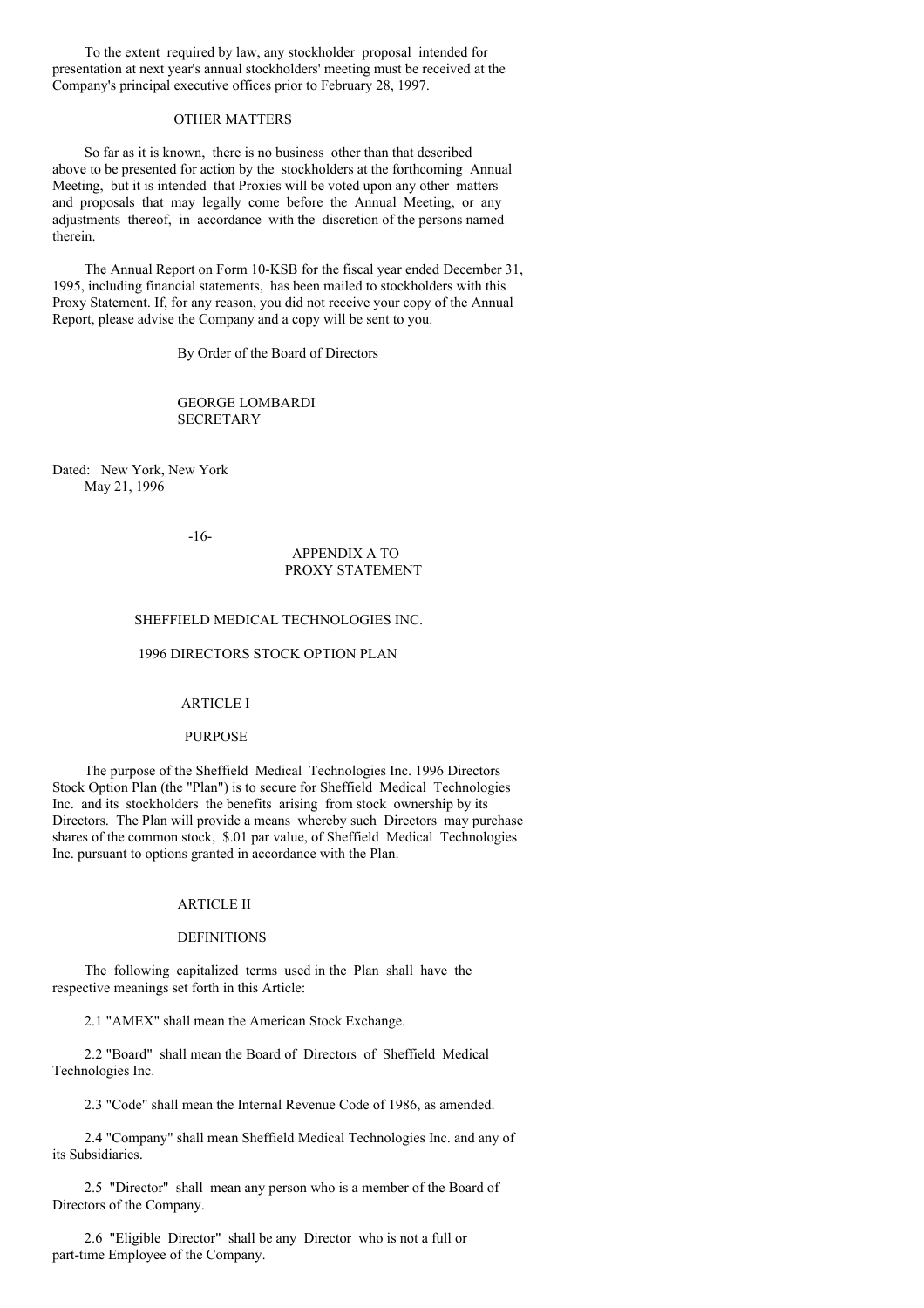2.7 "Exchange Act" shall mean the Securities Exchange Act of 1934, as amended.

#### $\Delta = 1$

2.8 "Exercise Price" shall mean the price per Share at which an Option may be exercised.

2.9 "Fair Market Value" shall mean the closing price of publicly traded Shares on the national securities exchange on which Shares are listed (if the Shares are so listed) or on the Nasdaq Stock Market System (if the Shares are regularly quoted on the Nasdaq Stock Market System), or, if not so listed or regularly quoted, the average of the closing bid and asked prices of publicly traded Shares in the over-the-counter market, or, if such bid and asked prices shall not be available, as reported by any nationally recognized quotation service selected by the Board.

2.10 "Grant Date" shall mean the Initial Grant Date and any Subsequent Grant Date.

2.11 "Initial Grant Date" shall mean June 30, 1996 with respect to each Eligible Director that is a member of the Board on such date.

2.12 "New Director Grant Date" shall mean, with respect to an Eligible Director first elected a member of the Board after June 30, 1996, the date such Eligible Director is first elected a member of the Board.

2.13 "Option" shall mean an Option to purchase Shares granted pursuant to the Plan.

2.14 "Option Agreement" shall mean the written agreement described in Article VI herein.

2.15 "Permanent Disability" shall mean the condition of an Eligible Director who is unable to participate as a member of the Board by reason of any medically determined physical or mental impairment that can be expected to result in death or which can be expected to last for a continuous period of not less than 12 months.

2.16 "Purchase Price" shall be the Exercise Price multiplied by the number of whole Shares with respect to which an Option may be exercised.

2.17 "Securities Act" shall mean the Securities Act of 1933, as amended.

2.18 "Shares" shall mean shares of common stock, \$.01 par value, of the Company.

2.19 "Subsequent Grant Date" shall mean any Grant Date other than the Initial Grant Date.

2.20 "Subsidiaries" shall have the meaning provided in Section 425(f) of the Code.

#### $A-2$

# ARTICLE III

#### ADMINISTRATION

3.1 GENERAL. The Plan shall be administered by the Board in accordance with the express provisions of the Plan.

3.2 POWERS OF THE BOARD. The Board shall have full and complete authority to adopt such rules and regulations and to make all such other determinations not inconsistent with the Plan as may be necessary for the administration of the Plan.

#### ARTICLE IV

#### SHARES SUBJECT TO PLAN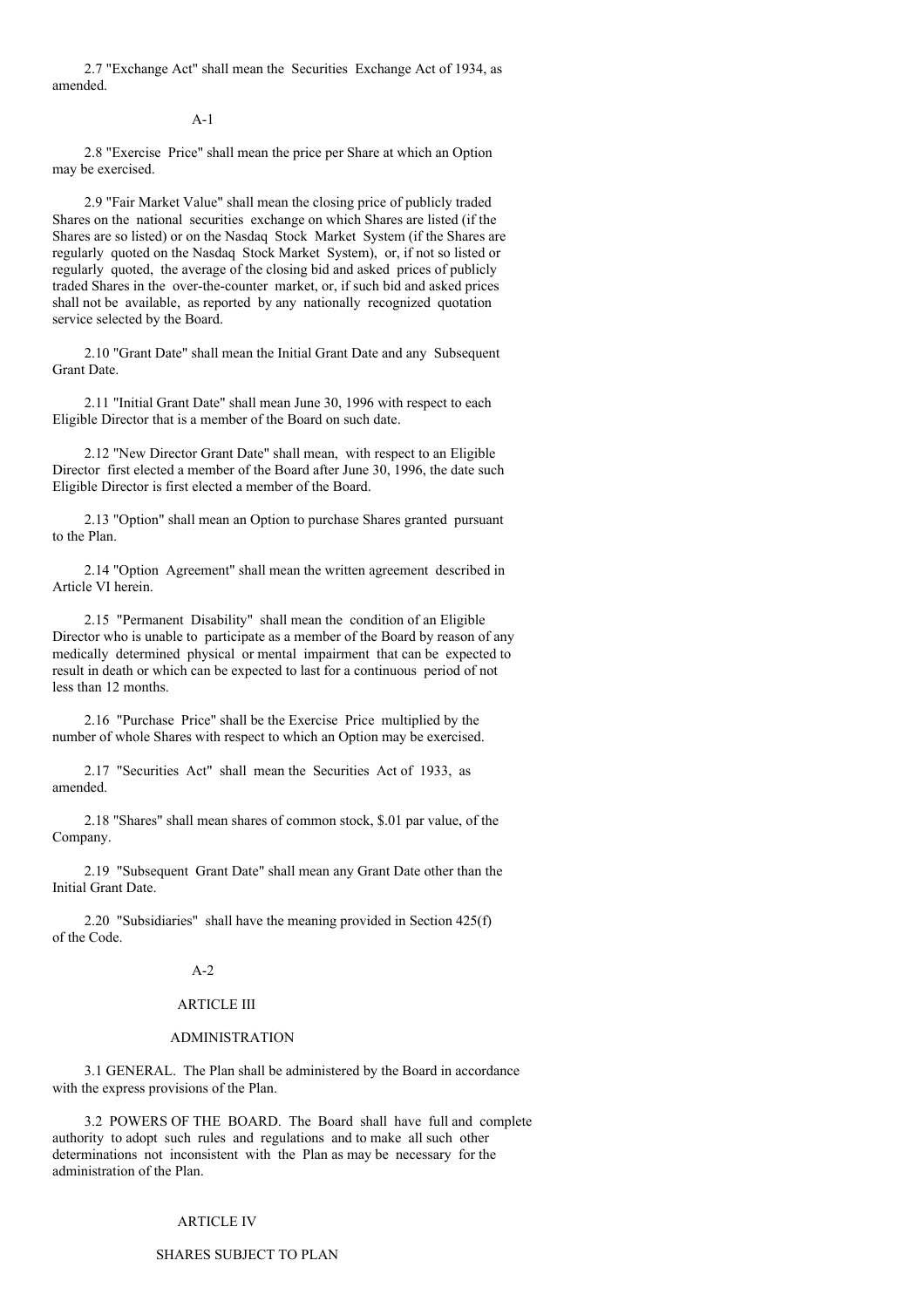Subject to adjustment in accordance with Article IX, an aggregate of 500,000 Shares is reserved for issuance under the Plan. Shares sold under the Plan may be either authorized but unissued Shares or reacquired Shares. If an Option, or any portion thereof, shall expire or terminate for any reason without having been exercised in full, the unpurchased Shares covered by such Option shall be available for future grants of Options.

# ARTICLE V

#### **GRANTS**

5.1 INITIAL GRANTS. On June 30, 1996, each Eligible Director on such date shall receive the grant of an Option to purchase 15,000 Shares. If an Eligible Director is granted an option under the Plan prior to the date of approval of the Plan by the Company's stockholders, such option shall not become effective until the Company's stockholders approve the Plan.

5.2 NEW DIRECTOR GRANTS. To the extent that Shares remain available for the grant of Options under the Plan, on the New Director Grant Date with respect to an Eligible Director, such Eligible Director shall receive the grant of an Option to purchase 25,000 Shares.

5.3 SUBSEQUENT GRANTS. To the extent that Shares remain available for the grant of Options under the Plan, on January 1 of each year commencing January 1, 1997, each Eligible Director shall be granted an Option to purchase 15,000 Shares.

## A-3

5.4 ADJUSTMENT OF GRANTS. The number of Shares set forth in Section 5.1, 5.2 and 5.3 as to which Options shall be granted shall be subject to adjustment as provided in Section 9.1 hereof.

5.5 COMPLIANCE WITH RULE 16b-3. The terms for the grant of Options to an Eligible Director may only be changed if permitted under Rule 16b-3 under the Exchange Act and, accordingly, the formula for the grant of Options may not be changed or otherwise modified more than once in any six month period, other than to comport with changes in the Code, the Employee Retirement Income Security Act, or the rules and regulations thereunder.

#### ARTICLE VI

#### TERMS OF OPTION

Each Option shall be evidenced by a written Option Agreement executed by the Company and the Eligible Director which shall specify the Grant Date, the number of Shares subject to the Option, the Exercise Price and shall also include or incorporate by reference the substance of all of the following provisions and such other provisions consistent with the Plan as the Board may determine.

6.1 TERM. The term of each Option shall be 5 years from the Grant Date thereof, subject to earlier termination in accordance with Articles VI and X.

6.2 RESTRICTION ON EXERCISE. Options shall be exercisable at such time or times and subject to such terms and conditions as shall be determined by the Board at grant; PROVIDED, HOWEVER, that in the case of the Eligible Director's death or Permanent Disability, the Options held by him will become immediately exercisable, unless a longer vesting period is otherwise determined by the Board at grant. The Board may waive any installment exercise provision at any time in whole or in part based on performance and/or such other factors as the Board may determine in its sole discretion; PROVIDED, HOWEVER, that no Option shall be exercisable until at least than six months have elapsed from the Grant Date and, PROVIDED, FURTHER, that no Option will be exercisable until the requisite approval of the Plan by the Company's stockholders shall have been obtained.

6.3 EXERCISE PRICE. The Exercise Price for each Share subject to an Option shall be the Fair Market Value of the Share as determined in Section 2.9 herein.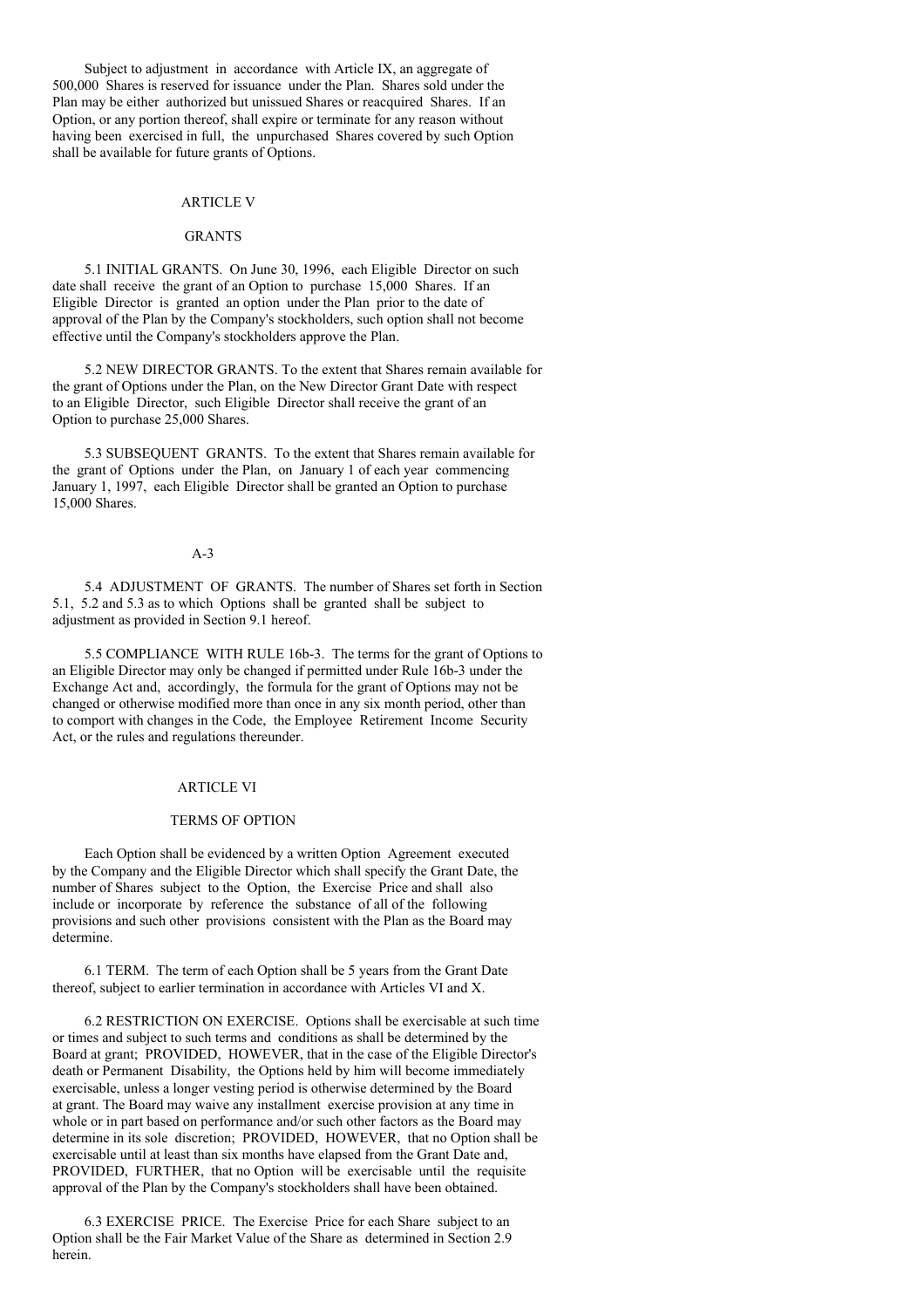6.4 MANNER OF EXERCISE. An Option shall be exercised in accordance with its terms, by delivery of a written notice of exercise to the Company and payment of the full purchase price of the Shares being purchased. An Eligible Director may exercise an Option with respect to all or less than all of the Shares for which the Option may then be exercised, but an Eligible Director must exercise the Option in full Shares.

#### $\Delta - 4$

6.5 PAYMENT. The Purchase Price of Shares purchased pursuant to an Option or portion thereof, may be paid:

(a) in United States Dollars, in cash or by check, bank draft or money order payable to the Company; or

(b) at the discretion of the Board by delivery of Shares already owned by an Eligible Director with an aggregate Fair Market Value on the date of exercise equal to the Purchase Price, subject to the provisions of Section 16(b) of the Exchange Act; and

6.6 TRANSFERABILITY. No Option shall be transferable otherwise than by will or the laws of descent and distribution or pursuant to a qualified domestic relations order as defined by the Code or Title I of the Employee Retirement Income Security Act, or the rules thereunder. An Option shall be exercisable during the Eligible Director's lifetime only by the Eligible Director, his guardian or legal representative.

6.7 TERMINATION OF MEMBERSHIP ON THE BOARD. If an Eligible Director's membership on the Board terminates for any reason, an Option held on the date of termination may be exercised in whole or in part at any time within one (1) year after the date of such termination (but in no event after the term of the Option expires) and shall thereafter terminate.

# ARTICLE VII

## GOVERNMENT AND OTHER REGULATIONS

7.1 DELIVERY OF SHARES. The obligation of the Company to issue or transfer and deliver Shares for exercised Options under the Plan shall be subject to all applicable laws, regulations, rules, orders and approvals which shall then be in effect.

7.2 HOLDING OF STOCK AFTER EXERCISE OF OPTION. The Option Agreement shall provide that the Eligible Director, by accepting such Option, represents and agrees, for the Eligible Director and his permitted transferees hereunder that none of the Shares purchased upon exercise of the Option shall be acquired with a view to any sale, transfer or distribution of the Shares in violation of the Securities Act and the person exercising an Option shall furnish evidence satisfactory to that Company to that effect, including an indemnification of the Company in the event of any violation of the Act by such person. Notwithstanding the foregoing, the Company in its sole discretion may register under the Act the Shares issuable upon exercise of the Options under the Plan.

## A-5

### ARTICLE VIII

### WITHHOLDING TAX

The Company may, in its discretion, require an Eligible Director to pay to the Company, at the time of exercise of an Option an amount that the Company deems necessary to satisfy its obligations to withhold federal, state or local income or other taxes (which for purposes of this Article includes an Eligible Director's FICA obligation) incurred by reason of such exercise. When the exercise of an Option does not give rise to the obligation to withhold federal income taxes on the date of exercise, the Company may, in its discretion, require an Eligible Director to place Shares purchased under the Option in escrow for the benefit of the Company until such time as federal income tax withholding is required on amounts included in the Eligible Director's gross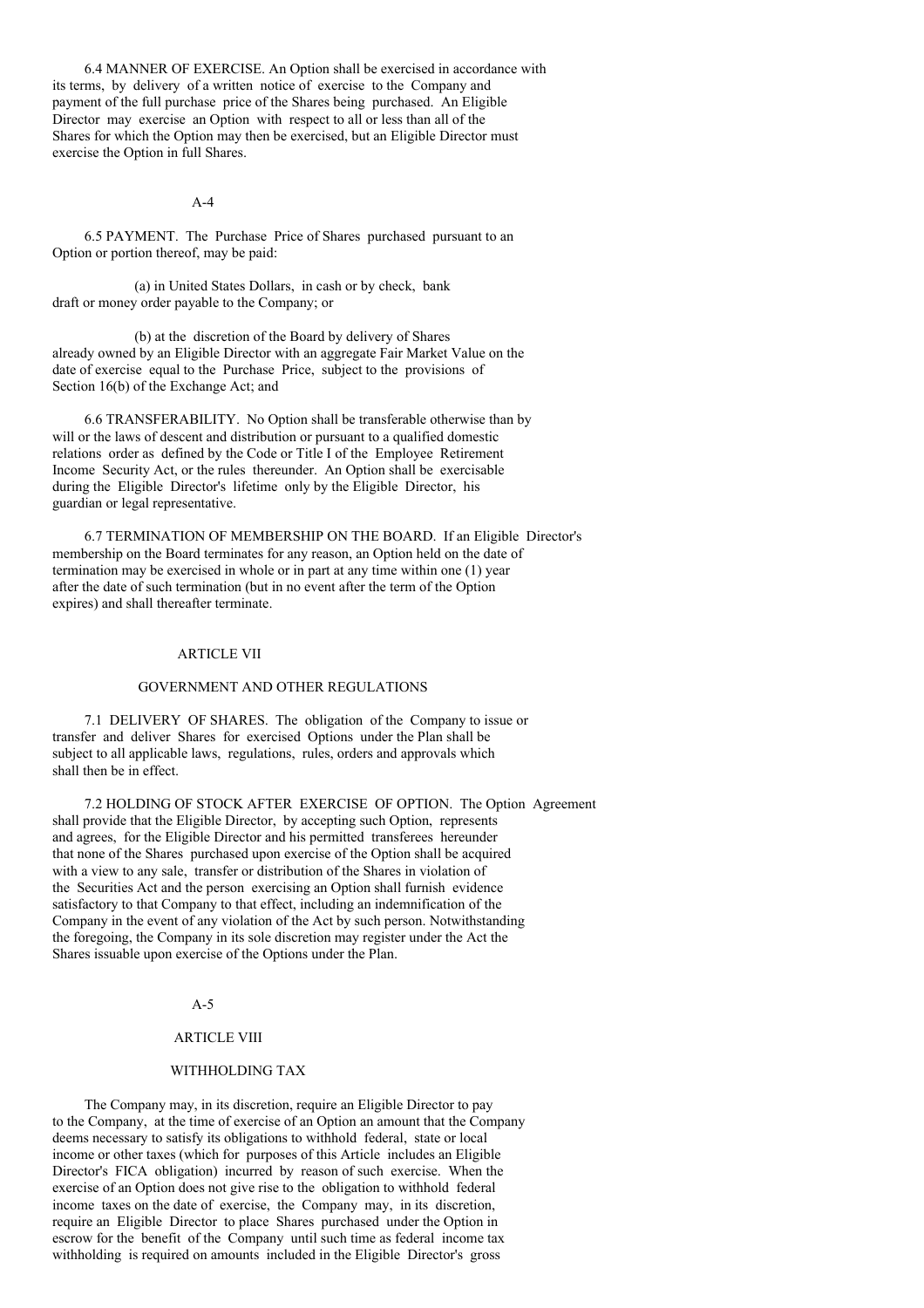income as a result of the exercise of an Option. At such time, the Company, in its discretion, may require an Eligible Director to pay to the Company an amount that the Company deems necessary to satisfy its obligation to withhold federal, state or local taxes incurred by reason of the exercise of the Option, in which case the Shares will be released from escrow upon such payment by an Eligible Director.

### ARTICLE IX

### **ADJUSTMENTS**

9.1 PROPORTIONATE ADJUSTMENTS. If the outstanding Shares are increased, decreased, changed into or exchanged into a different number or kind of Shares or securities of the Company through reorganization, recapitalization, reclassification, stock dividend, stock split, reverse stock split or other similar transaction, an appropriate and proportionate adjustment shall be made to the maximum number and kind of Shares as to which Options may be granted under the Plan. A corresponding adjustment changing the number or kind of Shares allocated to unexercised Options or portions thereof, which shall have been granted prior to any such change, shall likewise be made. Any such adjustment in the outstanding Options shall be made without change in the Purchase Price applicable to the unexercised portion of the Option with a corresponding adjustment in the Exercise Price of the Shares covered by the Option. Notwithstanding the foregoing, there shall be no adjustment for the issuance of Shares on conversion of notes, preferred stock or exercise of warrants or Shares issued by the Board for such consideration as the Board deems appropriate.

9.2 DISSOLUTION OR LIQUIDATION. Upon the dissolution or liquidation of the Company, or upon a reorganization, merger or consolidation of the Company with one or more corporations as a result of which the Company is not the surviving corporation, or upon a sale of substantially all of the property or more than 80% of the then outstanding Shares of the Company to another corporation, the Company shall give to each Eligible Director at the time of adoption of the plan for liquidation, dissolution, merger or sale either (1) a reasonable time thereafter within which to exercise the Option prior to the effective date of such liquidation or

A-6

dissolution, merger or sale, or (2) the right to exercise the Option as to an equivalent number of Shares of stock of the corporation succeeding the Company or acquiring its business by reason of such liquidation, dissolution, merger, consolidation or reorganization.

#### ARTICLE X

#### AMENDMENT OR TERMINATION OF PLAN

10.1 AMENDMENTS. The Board may at any time amend or revise the terms of the Plan, provided no such amendment or revision shall, unless appropriate approval of such amendment or revision by the Company's stockholders is obtained:

(a) increase the maximum number of Shares which may be sold pursuant to Options granted under the Plan, except as permitted under the provisions of Article IX;

(b) change the minimum Exercise Price set forth in Article VI;

(c) increase the maximum term of Options provided for in Article VI; or

(d) permit the granting of Options to anyone other than as provided in Article V.

10.2 TERMINATION. The Board at any time may suspend or terminate the Plan. The Plan, unless sooner terminated, shall terminate on the tenth (10th) anniversary of its adoption by the Board. Termination of the Plan shall not affect Options previously granted thereunder. No Option may be granted under the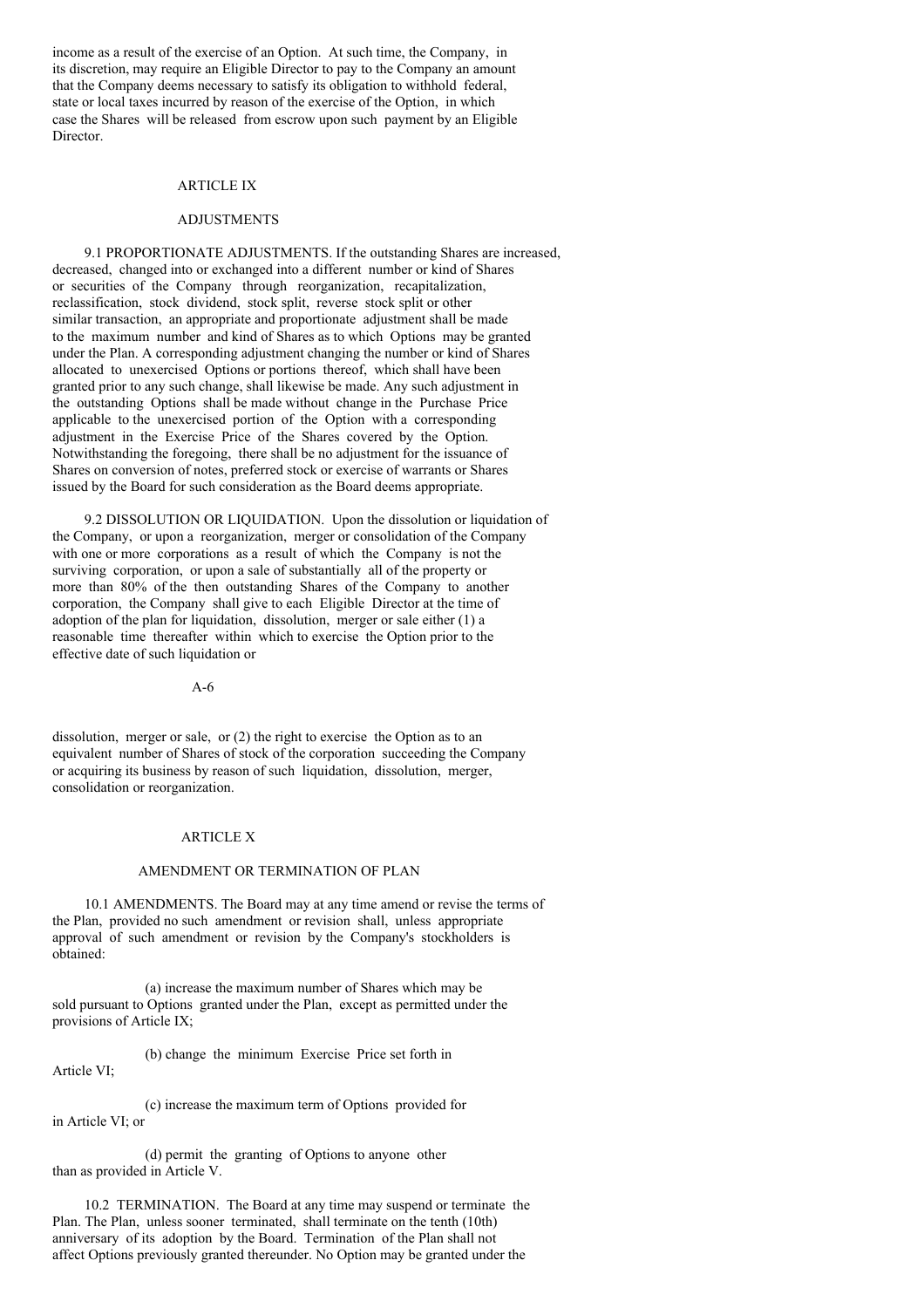Plan while the Plan is suspended or after it is terminated.

10.3 CONSENT OF HOLDER. No amendment, suspension or termination of the Plan shall, without the consent of the holder of Options, alter or impair any rights or obligations under any Option theretofore granted under the Plan.

## ARTICLE XI

### MISCELLANEOUS PROVISIONS

11.1 PRIVILEGE OF STOCK OWNERSHIP. No Eligible Director entitled to exercise any Option granted under the Plan shall have any of the rights or privileges of a stockholder of the Company with respect to any Shares issuable upon exercise of an Option until certificates representing the Shares shall have been issued and delivered.

### A-7

11.2 PLAN EXPENSES. Any expenses incurred in the administration of the Plan shall be borne by the Company.

11.3 USE OF PROCEEDS. Payments received from an Eligible Director upon the exercise of Options shall be used for general corporate purposes of the Company.

11.4 GOVERNING LAW. The Plan has been adopted under the laws of the State of New York. The Plan and all Options which may be granted hereunder and all matters related thereto, shall be governed by and construed and enforceable in accordance with the laws of the State of New York as it then exists.

## ARTICLE XII

## STOCKHOLDER APPROVAL

The Plan is subject to approval of the Company's stockholders, at a duly held meeting of the Company's stockholders, within 12 months after the date the Board approves the Plan, by the affirmative vote of holders of a majority of the voting Shares of the Company represented in person or by proxy and entitled to vote at the meeting. Options may be granted, but not exercised, before such stockholder approval is obtained. If the stockholders fail to approve the Plan within the required time period, any Options granted under the Plan shall be void, and no additional Options may thereafter be granted.

#### A-8

#### THIS PROXY IS SOLICITED ON BEHALF OF THE BOARD OF DIRECTORS OF

#### SHEFFIELD MEDICAL TECHNOLOGIES INC.

## PROXY -- ANNUAL MEETING OF STOCKHOLDERS JUNE 20, 1996

The undersigned, a stockholder of Sheffield Medical Technologies Inc., a Delaware corporation (the "Company"), does hereby appoint Douglas R. Eger and George Lombardi, and each of them, the true and lawful attorneys and proxies with full power of substitution, for and in the name, place and stead of the undersigned, to vote all of the shares of Common Stock of the Company which the undersigned would be entitled to vote if personally present at the Annual Meeting of Stockholders of the Company to be held at The Drake Swiss Hotel, 440 Park Avenue at 56th Street, New York, New York 10022, on Thursday, June 20, 1996, at 10:00 a.m., local time, or at any adjournment or adjournments thereof.

The undersigned hereby instructs said proxies or their substitutes:

## 1. ELECTION OF DIRECTORS: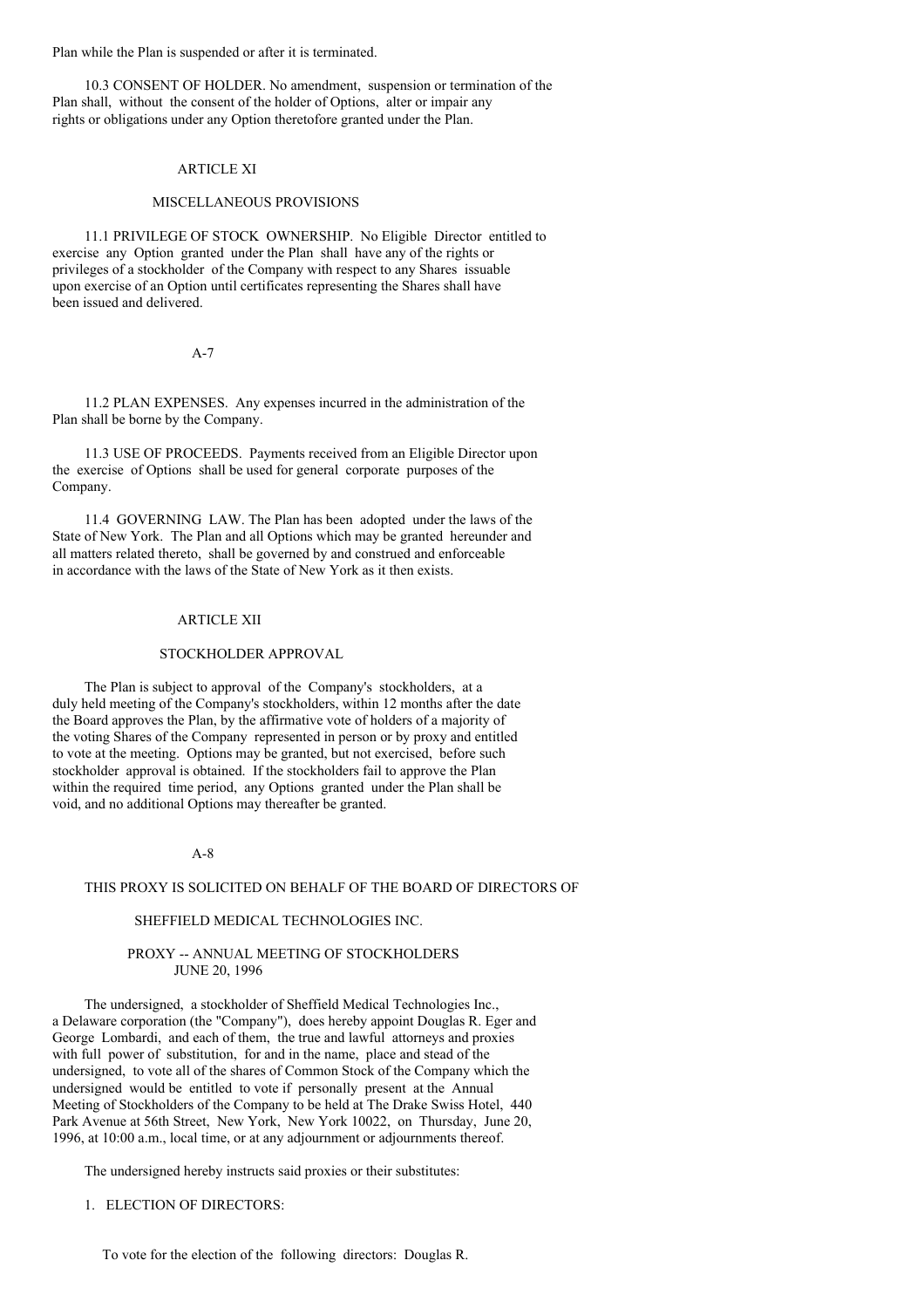Eger, Michael Zeldin, Anthony B. Alphin, Jr., Dr. Stephen Sohn, and Bernard Laurent.

| TO WITHHOLD<br>$\begin{tabular}{ll} AUTHORITY \hspace{1.5cm} TO WITHHOLD AUTHORITY \hspace{1.5cm} TO VOTE \hspace{1.5cm} TO VOTE FOR ANY INDIVIDUAL \hspace{1.5cm} FOR ALL \hspace{1.5cm} NOMINEES), PRINT NAME(S) \end{tabular}$<br>------------------------- |
|----------------------------------------------------------------------------------------------------------------------------------------------------------------------------------------------------------------------------------------------------------------|
| -----------------------                                                                                                                                                                                                                                        |
|                                                                                                                                                                                                                                                                |
| --------------------------                                                                                                                                                                                                                                     |
| --------------------------                                                                                                                                                                                                                                     |
| 2. 1996 DIRECTORS STOCK OPTION PLAN:                                                                                                                                                                                                                           |
| To vote for approval of the 1996 Directors Stock Option Plan.                                                                                                                                                                                                  |
|                                                                                                                                                                                                                                                                |
|                                                                                                                                                                                                                                                                |
| 3. AMENDMENT OF THE COMPANY'S 1993 STOCK OPTION PLAN:                                                                                                                                                                                                          |
| To vote for approval of the amendment of the Company's 1993 Stock<br>Option Plan.                                                                                                                                                                              |
|                                                                                                                                                                                                                                                                |
| 4. AMENDMENT TO THE COMPANY'S CERTIFICATE OF INCORPORATION:                                                                                                                                                                                                    |
| To vote for approval of the amendment to the Company's Certificate<br>of Incorporation to increase the number of authorized shares of<br>the Company's Common Stock.                                                                                           |
|                                                                                                                                                                                                                                                                |
| 5. RATIFICATION OF APPOINTMENT OF AUDITORS:                                                                                                                                                                                                                    |
| To ratify the appointment of Ernst $&$ Young LLP as the Company's<br>independent auditors for the fiscal year ending December 31, 1996.                                                                                                                        |
|                                                                                                                                                                                                                                                                |
| 6. DISCRETIONARY AUTHORITY:                                                                                                                                                                                                                                    |
| To vote with discretionary authority with respect to all other<br>matters which may come before the Meeting.                                                                                                                                                   |
|                                                                                                                                                                                                                                                                |
| THIS PROXY WILL BE VOTED IN ACCORDANCE WITH ANY DIRECTIONS HEREINBEFORE<br>$\overline{C}$ inities otherwise specieued, this provy will be voted $\overline{C}$ for the election                                                                                |

GIVEN. UNLESS OTHERWISE SPECIFIED, THIS PROXY WILL BE VOTED (i) FOR THE ELECTION AS DIRECTORS OF THE PERSONS WHO HAVE BEEN NOMINATED BY THE BOARD OF DIRECTORS, (ii) FOR APPROVAL OF THE 1996 DIRECTORS STOCK OPTION PLAN, (iii) FOR APPROVAL OF THE AMENDMENT TO THE COMPANY'S 1993 STOCK OPTION PLAN, (iv) FOR THE APPROVAL OF THE AMENDMENT TO THE COMPANY'S CERTIFICATE OF INCORPORATION, (v) TO RATIFY THE APPOINTMENT OF ERNST & YOUNG LLP AS THE COMPANY'S INDEPENDENT AUDITORS FOR THE FISCAL YEAR ENDING DECEMBER 31, 1996 AND (vi) IN ACCORDANCE WITH THE DISCRETION OF THE PROXIES OR PROXY WITH RESPECT TO ANY OTHER BUSINESS TRANSACTED AT THE ANNUAL MEETING.

The undersigned hereby revokes any proxy or proxies heretofore given and ratifies and confirms that all the proxies appointed hereby, or any of them, or their substitutes, may lawfully do or cause to be done by virtue hereof. The